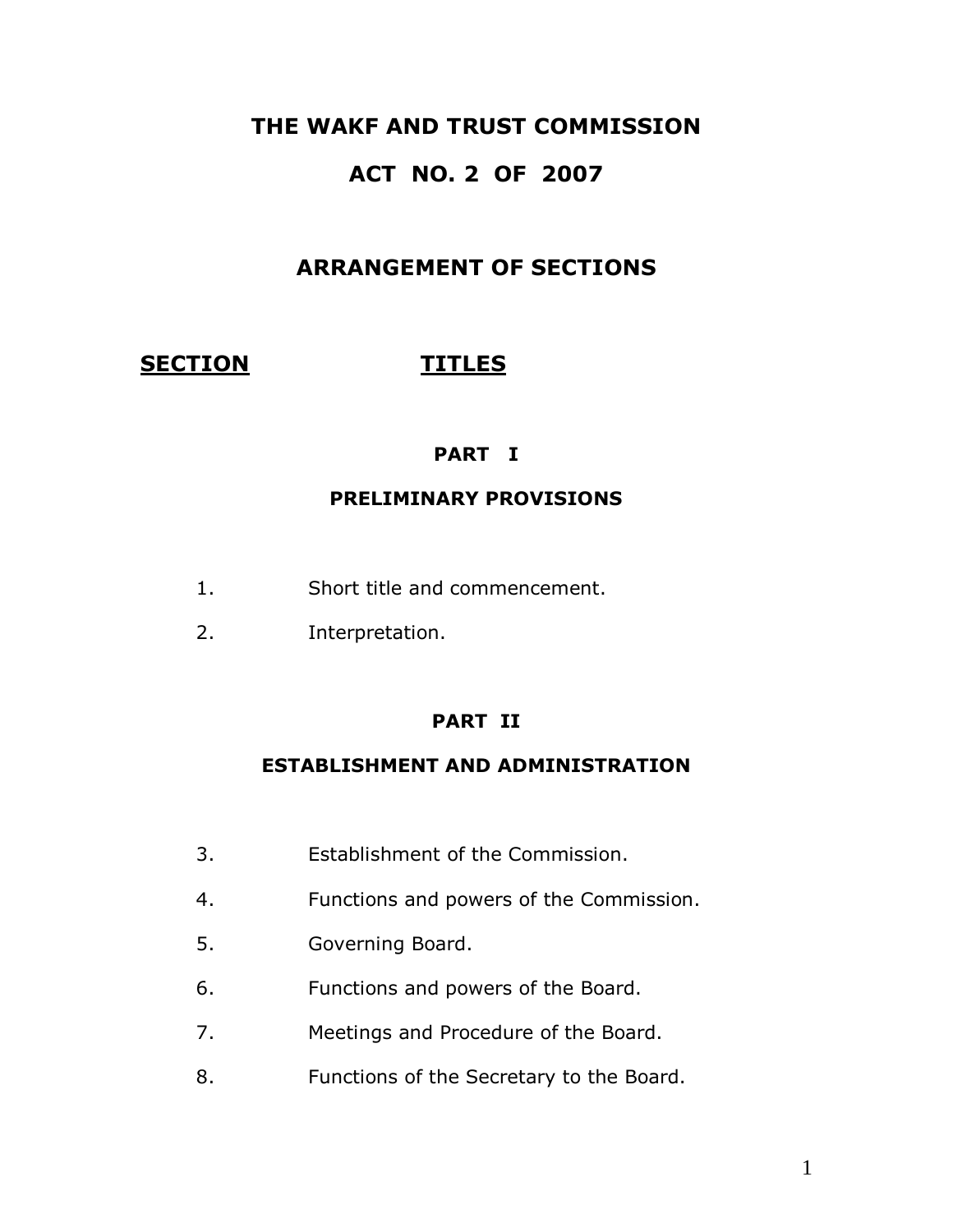- 9. Executive Secretary.
- 10. Functions and powers of the Executive Secretary.
- 11. Remuneration and terminal benefits.
- 12. Principal Assistant in Pemba.
- 13. Other Units and Sections of the Commission.
- 14. Other staff of the Commission. 15. Regulations by the Board.

#### **PART III**

#### **ADMINISTRATION OF WAKF AND TRUST PROPERTY**

- 16. Vest of power to administer Wakf property.
- 17. Formation of private Wakf.
- 18. Invalidation of certain Wakf.
- 19. Registration of private Wakf.
- 20. Power of Commission to call for accounts in respect of Wakf property.
- 21. Power of Commission to assume control of Wakf property in certain circumstances.
- 22. Administration of Wakf properties.
- 23. Power in certain cases to sell Wakf properties.
- 24. Alienation, etc., of Wakf properties.
- 25. Transitional termination of leases contract.
- 26. Creation of new leases.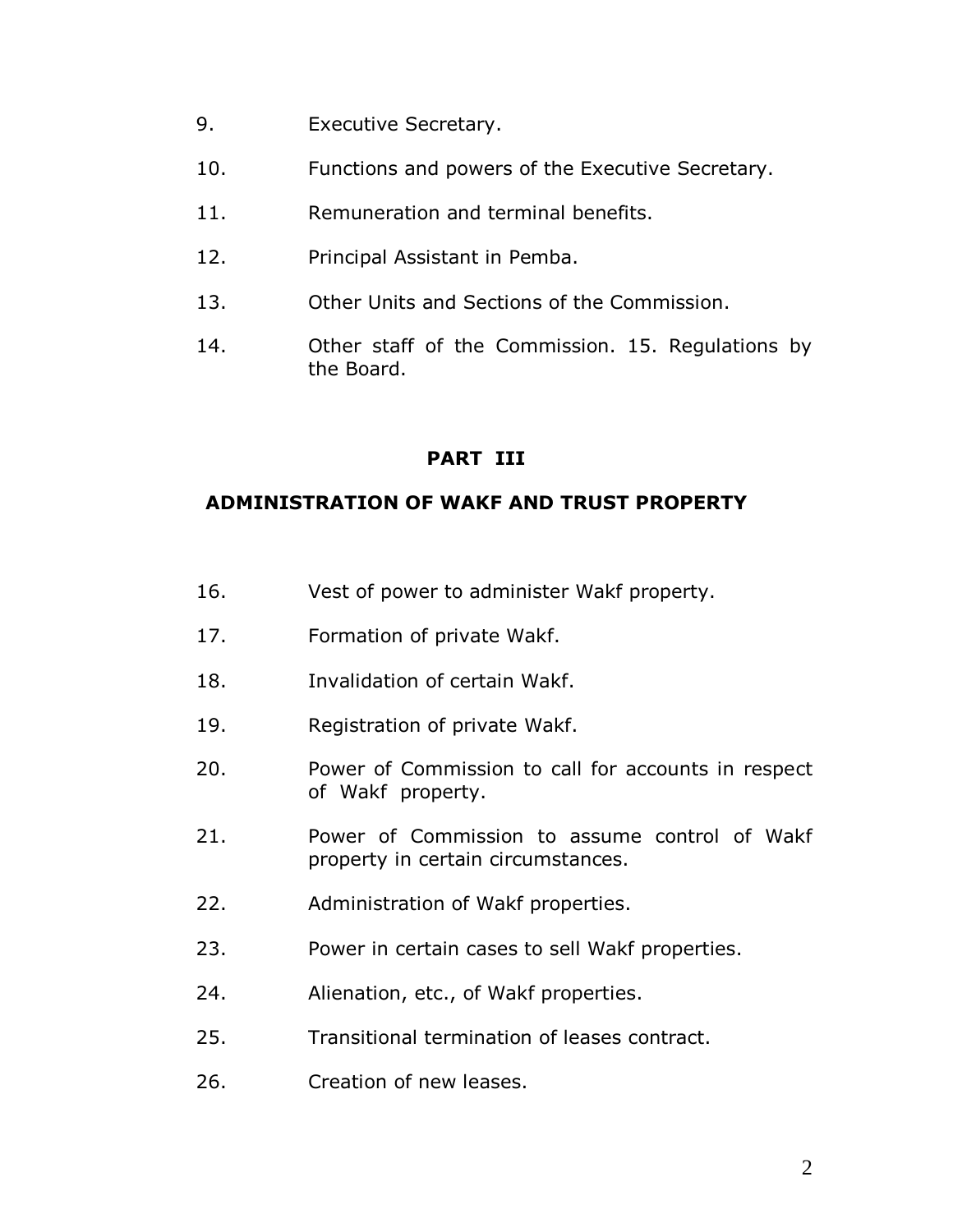- 27. Term of Lease of Wakf and Trust Properties.
- 28. Unfair dealing with Wakf or Trust property.
- 29. Administration of Wakf by private person.
- 30. Trust and charitable property.
- 31. Mosques and Madrassas.

#### **PART IV**

#### **ADMINISTRATION OF ISLAMIC ESTATES**

- 32. Power to administer estate.
- 33. Application for grant in certain cases.
- 34. Agent of the Commission.
- 35. Procedure when Commission applies for letters of administration.
- 36. District Commissioner may take possession of property.
- 37. Administration and distribution.
- 38. Assets unclaimed for 12 years to be transferred to

Government.

- 39. Power of the Minister to dispose of assets.
- 40. Court may appoint person to receive minor's shares in certain cases.
- 41. Commission to make inventories of estates.
- 42. Court may order partition of immovable property.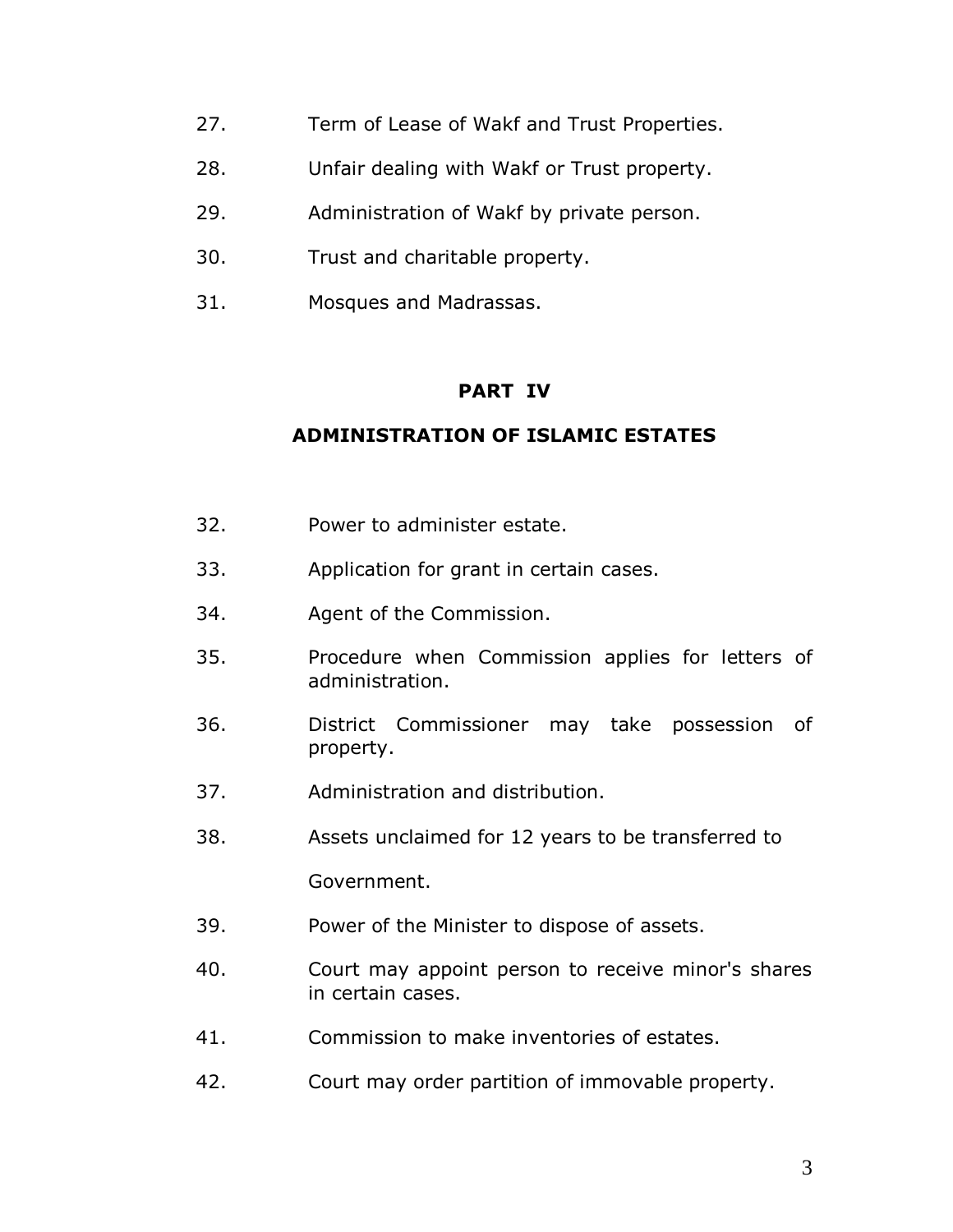- 43. Liability of the Commission.
- 44. Power to apply to court for directions.
- 45. Power to administer oath.
- 46. Costs of Commission.
- 47. Section 60 of the Civil Procedure not to apply.
- 48. Fees and expenses.
- 49. Right of Commission to costs.
- 50. Power of Commission to pay for improvements.
- 51. Right of interested persons to inspect the accounts.
- 52. Final accounts to be filed in court.
- 53. Assets of persons not resident in the Zanzibar.
- 54. False evidence.

## **PART V**

## **COORDINATION AND REGULATIONS OF SERVICES**

## **RELATING TO HIJJA**

- 55. Power to regulate.
- 56. Hajj Committee.
- 57. Hajj reports.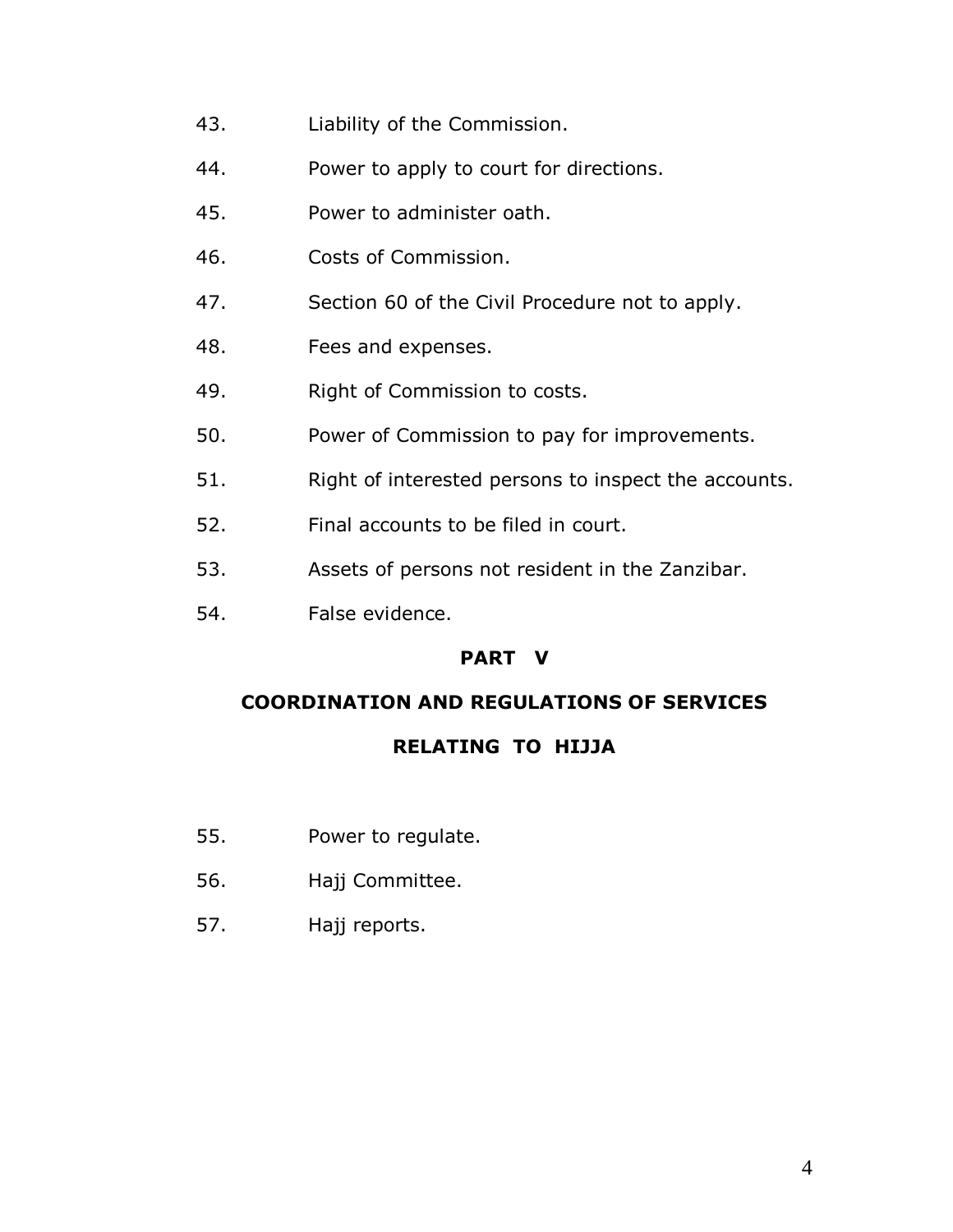#### **PART VI**

#### **SUPERVISION AND REGULATION OF CHARITABLE PROPERTY**

- 58. Power to supervise charitable property.
- 59. Powers in charitable property.

#### **PART VII**

#### **SUPERVISION OF ZAKKA**

- 60. Vest of power to supervise Zakka.
- 61. Entity to manage Zakka.

#### **PART VIII**

#### **MISCELLANEOUS**

- 62. Dispute as to the personal status.
- 63. Valuation of property.
- 64. Source of funds and audit of accounts.
- 65. Accreditation of charitable organization.
- 66. Endorsement for tax exemption.
- 67. Regulations.
- 68. Repeal and saving.
- 69. Transitional provisions.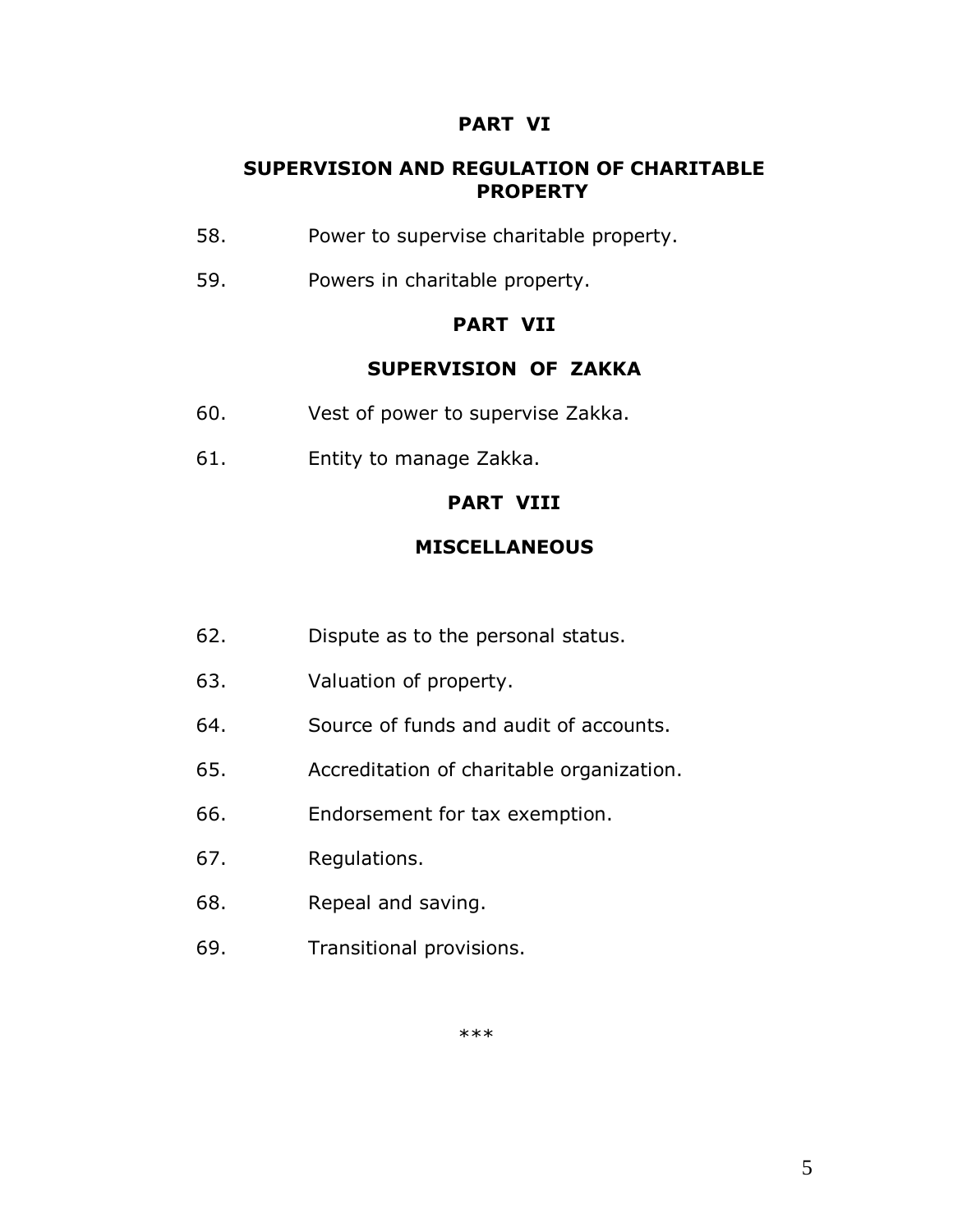#### **ACT NO. 2 OF 2007**

#### **I ASSENT**

#### **{AMANI ABEID KARUME} THE PRESIDENT OF ZANZIBAR AND CHAIRMAN OF THE REVOLUTIONARY COUNCIL**

**21ST March, 2007**

#### **AN ACT TO ESTABLISH THE WAKF AND TRUST COMMISSION AND TO PROVIDE FOR MATTERS CONNECTED THEREWITH AND INCIDENTAL THERETO**

**\_\_\_\_\_\_\_\_\_\_\_\_\_\_\_\_\_\_\_\_\_\_\_** 

**ENACTED** by the House of Representatives of Zanzibar.

#### **PART I PRELIMINARY PROVISIONS**

Short title and commencement. 1. This Act may be cited as the Wakf and Trust Commission Act, 2007 and shall come into operation upon being assented to by the President.

- Interpretation. 2.(1) In this Act, unless the context otherwise requires:
	- "estate" means all property movable and immovable of a deceased person, which is chargeable with and applicable to the payment of his debts and legacies, or available for distribution amongst his heirs and next-of-kin;
	- "Board" means the Governing Board of the Commission as created under section 5 of this Act;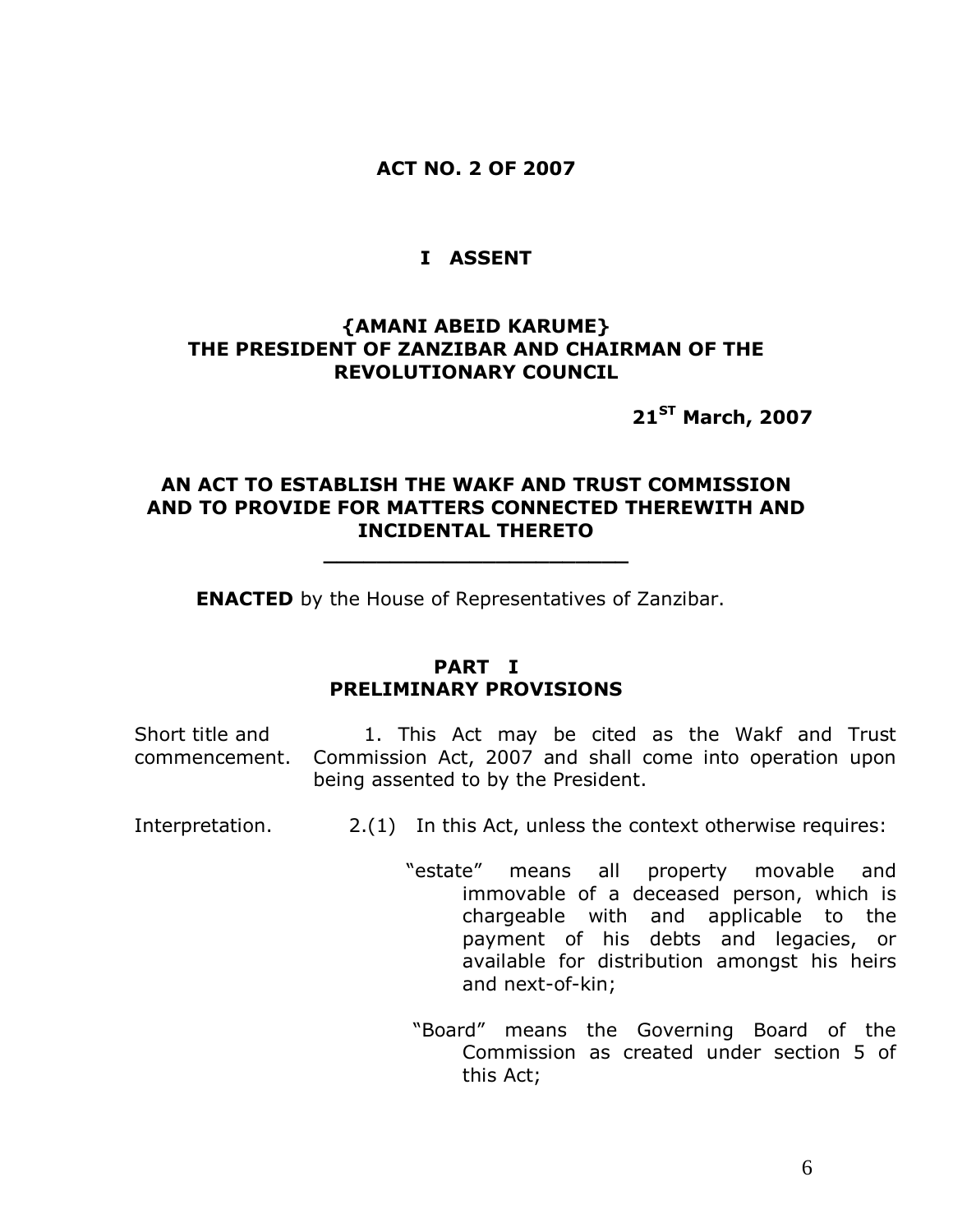"Commission" means the Wakf and Trust Commission;

- "Executive Secretary" means an officer of the Commission appointed under section 9 of this Act;
- "Gazette" means the Government official Gazette. "Hajj" means the pilgrimage to Makka made at least once in a lifetime by able bodied Muslim who can afford it;
- "letters of administration" include any letters of administration, whether general, or with a copy of the will annexed, or limited in time or otherwise;
- "Minister" means the Minister for the time being responsible for the Wakf Commission;
- "next-of-kin" includes a widower or widow of a deceased person, or any other person, who by law would be entitled to letters of administration in preference to a creditor or legatee of the deceased;
- "President" means the President of Zanzibar and 2 Chairman of the Revolutionary Council.
- "Private Wakf" means a property dedicated as Wakf and administered by a private individual and not Commission.
- "taxing officer" means a Registrar of the Court or Registrar of the Region or such other officer as the Chief Justice may either specially or generally appoint;
- "Trust property" means any property or interest in property owned by person or institution, whether known or unknown, and which has been placed under management, supervision or control of the Commission.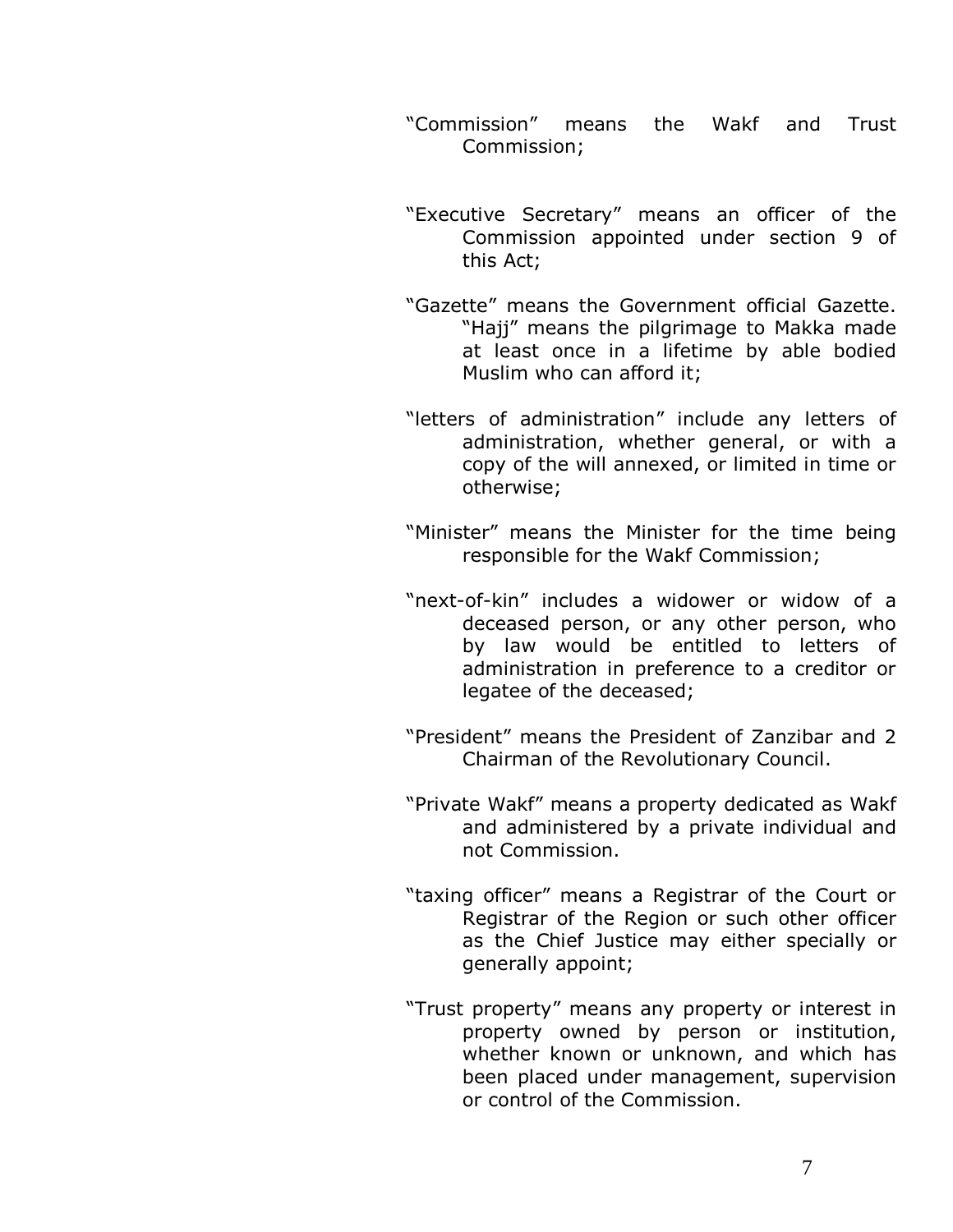- "trustee" includes any person or persons in control of any Wakf property whether properly appointed or not or any person in receipt of the rents and profits thereof;
- "Wakf" means a transfer of the origin of the Property in order that the benefits from that property are used for the purpose of Islamic religion.
- "Wakf Property" means any property which the original owner based on Islamic religion grounds has devoted it to help religious cause or to cater for specific matters or specific persons.

#### **PART II ESTABLISHMENT AND ADMINISTRATION**

Establishment of the Commission. 3.(1) There is hereby established an Agency called the Wakf and Trust Commission.

> (2) The Commission shall be a body corporate having perpetual succession and a common seal.

> (3) In its corporate name, it shall be capable of suing and being sued and subject to the provisions of this Act any other law relevant in that respect, it shall be capable of acquiring, purchasing and alienating or disposing any property, movable or immovable and of entering into contract for any of the purposes for which it is capable.

> (4) The common seal shall be used in a manner provided by the Board.

Functions and powers of the Commission. 4.(1) The Commission shall have the following functions:

- (a) to administer:
	- (i) Wakf property;
	- (ii) Trust property; and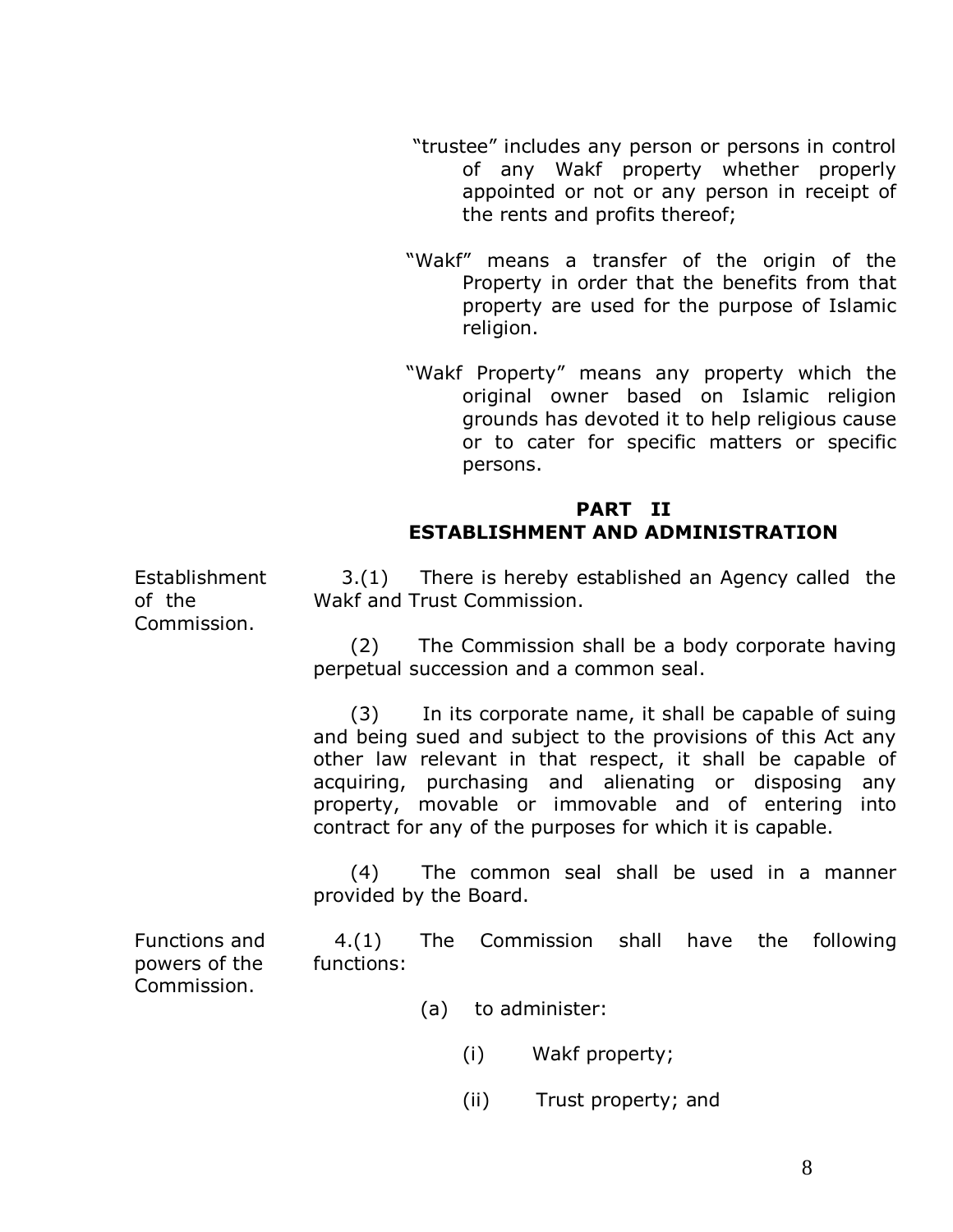- (iii) Estate of deceased Muslim.
- (b) to coordinate Hajj activities in relation to pilgrims from Zanzibar and to regulate individuals, firms or associations providing travel and other service to pilgrims;
- (c) to coordinate and regulate the provision, collection and distribution of zakkas and other charitable gifts, provisions and offerings for religious purposes or cause;
- (d) to coordinate national Idd prayers and Idd Baraza.

(2) The Commission shall have power to conduct in its name any of the matter that it has power to coordinate or regulate under this Act.

(3) The Commission shall conduct, coordinate or regulate its functions in accordance with the provisions of this Act, Islamic law, rules and good practice.

(4) The Commission shall, in discharging any of its functions, have power to issue such rules, guidelines and directives as are necessary for better carrying out of its functions and such rules, guidelines and directives shall be lawful order for the purpose of the Penal Act.

Governing Board. 5.(1) There shall be the Governing Board of the Commission composed of the Chairman, Executive Secretary as ex officio member and not less than three and not more than five other members.

> (2) The Chairman shall be appointed by the President from amongst persons of sound integrity and adequate Islamic religious knowledge with sufficient leadership experience.

> (3) Members of the Board shall be appointed by the Minister and in appointing such members the Minister shall have regard to the following requirements: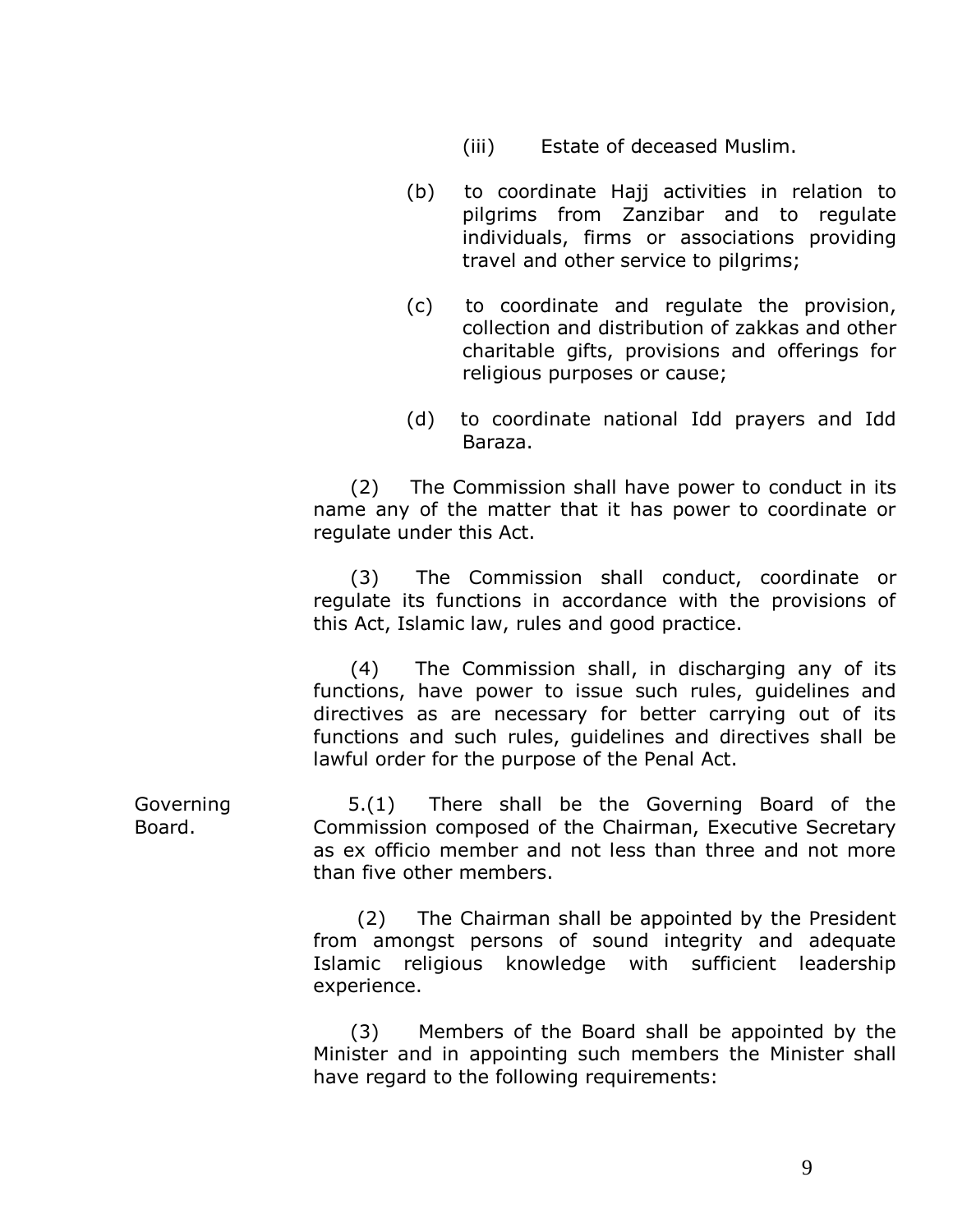- (a) at least one member is a qualified lawyer and has at least three years experience in the field;
- (b) at least one member is a qualified civil engineer or a university graduate in real property management;
- (c) at least one member is a University graduate in public administration, financial administration or economics.

(4) The term of office of the Board shall be three years but the chairman and members shall be eligible for reappointment for one more term.

(5) There shall be Secretary to the Board appointed by the Board from among the senior staff of the Commission.

 6.(1) The Board shall be an overall in charge for powers of the administration and execution of the functions the Commission and without prejudice to the general function, the Board shall, in particular, have the following functions:-

- (a) to advise the Minister on any matter that require Ministerial or government intervention;
- (b) to make or where appropriate to approve policies, work plans, recruitment, procurement, acquisition, disposal and decisions relating to the functions and powers of the Commission;
- (c) to recruit regular staff and part time employees or consultant;
- (d) to appoint head of sections or Units;
- (e) to deal with promotion, discipline and welfare of staff;
- (f) to approve budget of the Commission including source of funds and expenditure;

Functions and powers of the Board.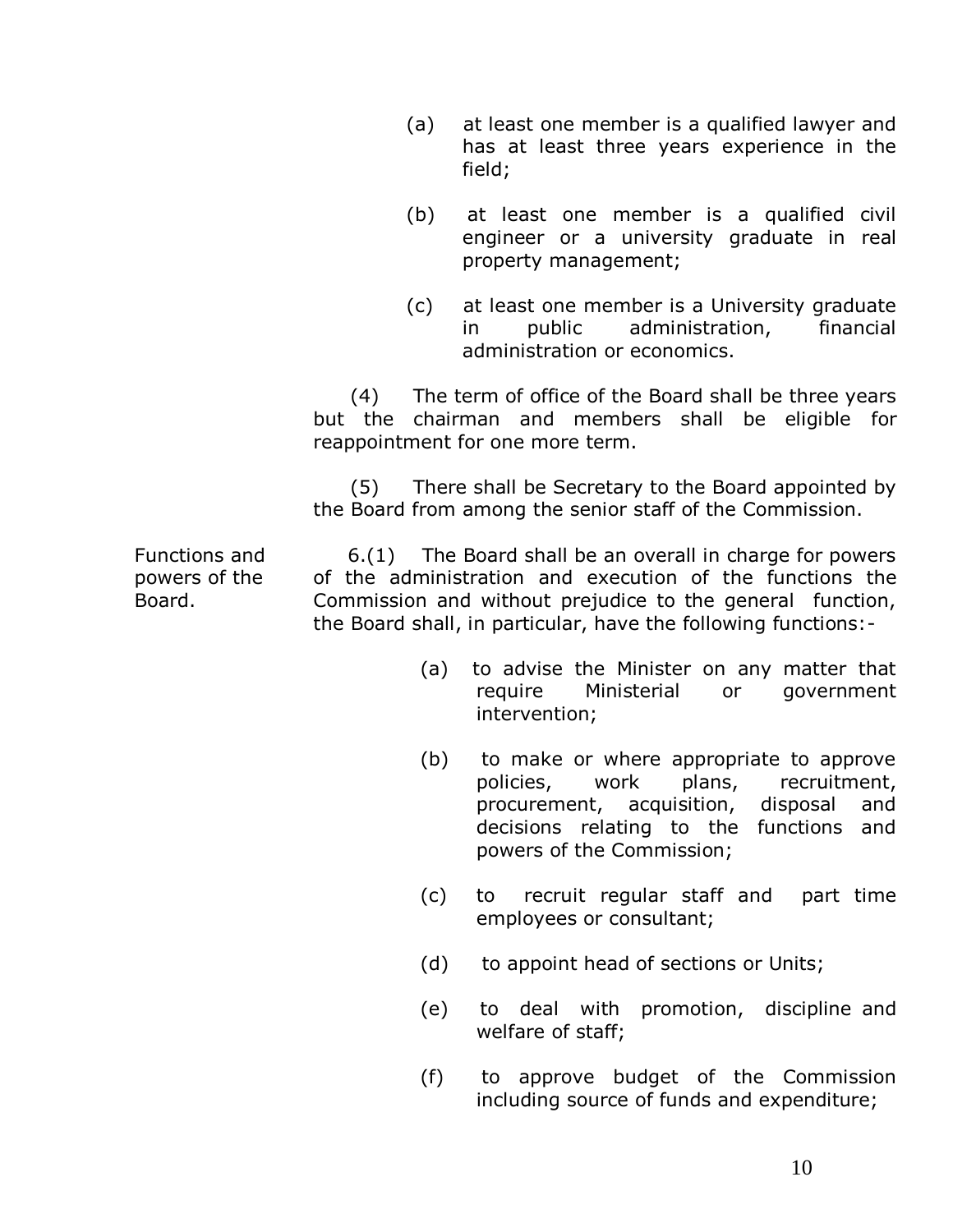- (g) to ensure that the Commission sustains its operation;
- (h) to do any other thing that is incidental or related to its functions.

(2) In conducting its functions the Board may form committees and the Board shall exercise its powers through resolutions and decisions of the Board.

Meetings and Procedure of the Board. 7.(1) The Board shall meet at least twice every year. (2) The procedure, including quorum, notice of

meeting, minutes and the manner of decision making, delegation of powers to the Board Committees and other matters incidental to the procedure of the Board shall be made by the Board by way of Regulation approved by the Minister.

(3) Allowances and other remuneration payable to the Members of the Board and staff in relation to the functions of the Board shall be proposed by the Board and approved by the Minister.

(4) The first meeting of the Board shall be convened by notice of the Executive Secretary in consultation with the Chairman.

(5) Business of the Board shall, prior to the existence of the Rules, be conducted in a manner decided by the Board.

Functions of the Secretary to the Board.

 8.(1) The Secretary to the Board shall generally perform all duties which are normally performed by a Secretary to the Board.

(2) Without prejudice to such general functions the Secretary to the Board shall in particular do the following:

> (a) keep minutes of the Board in a manner approved by the Board;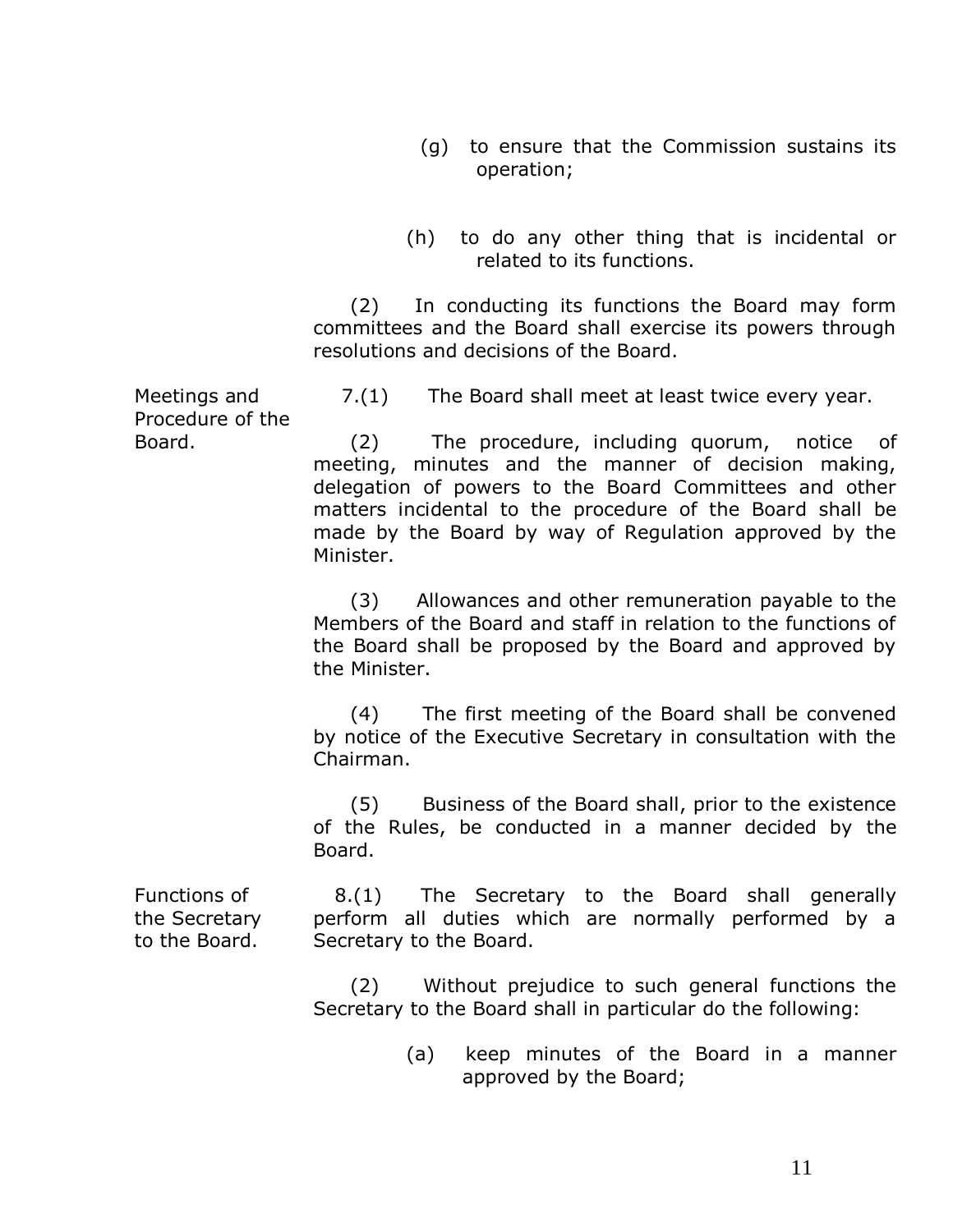- (b) keep register of resolutions and decisions of the Board;
- (c) make all necessary preparations for the meetings of the Board;
- (d) inform relevant officers of the decisions and resolutions of the Board;
- (e) do any other thing directed by the Board or Executive Secretary in that respect.

Executive Secretary. 9.(1) There shall be Executive Secretary of the Commission appointed by the President.

> (2) A person shall not be eligible to be appointed the Executive Secretary unless he holds the following qualification:

- (a) is of sound integrity;
- (b) has sufficient knowledge in Islamic law and other religious matters to the extent of understanding and dispose matters undertaken by the Commission; and
- (c) sound experience in administration.

**Functions** and powers of the Executive Secretary.

 10.(1) The Executive Secretary shall be the chief executive officer of the Commission responsible for the following functions.

- (a) day to day administration of the Commission;
- (b) enforcement of staff, financial and other regulations;
- (c) preparation of work plans, budget and other administrative matters;
- (d) preparation of reports as may be required by the Board or the Minister.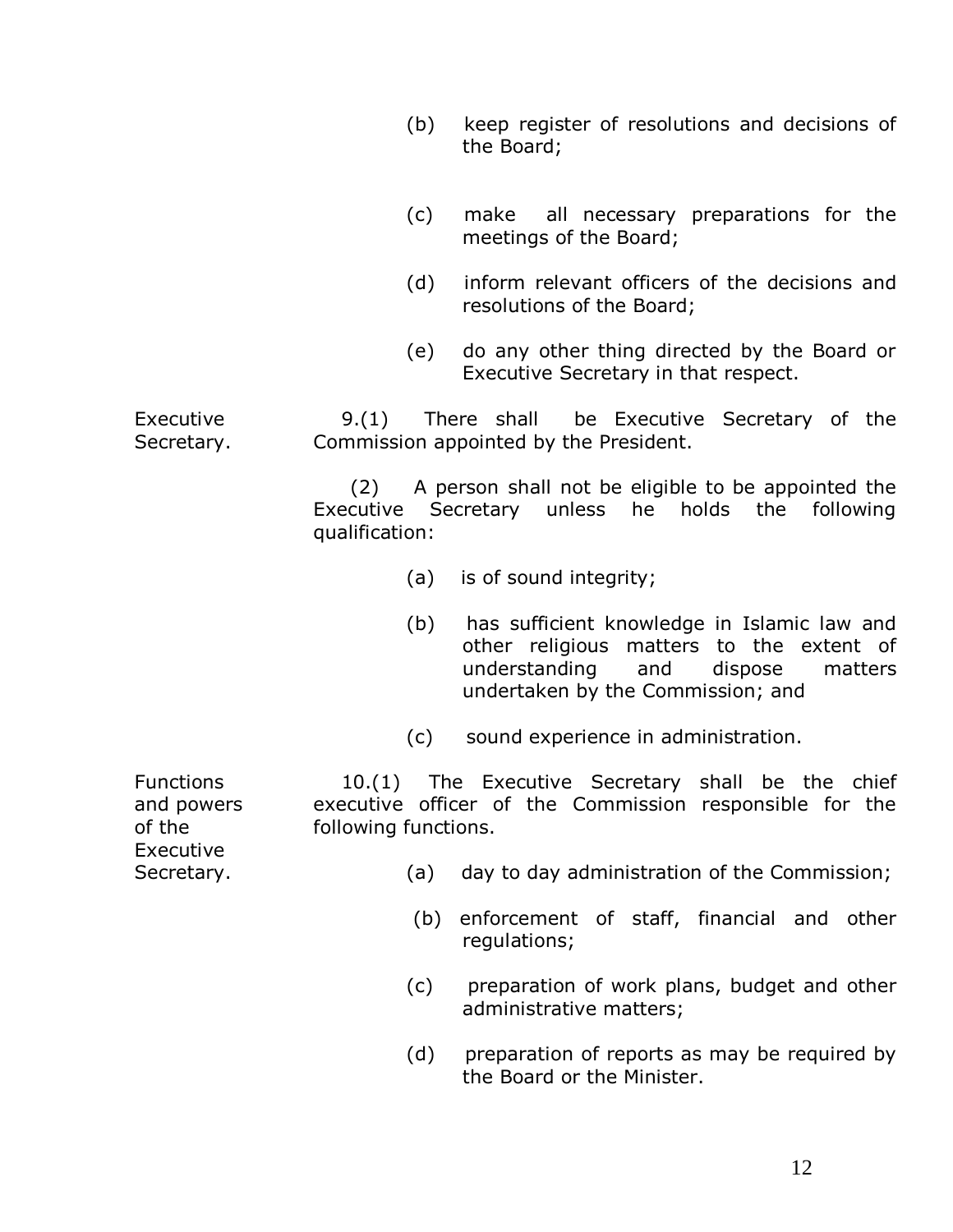(2) In executing the functions, the Executive, Secretary shall have power on behalf of the Commission to issue such orders, notices, transfer employees and take disciplinary measures within his powers.

(3) The Board shall determine the manner in which the powers of the Executive Secretary shall be exercised in his temporary absence from the office.

Remuneration and terminal benefits.

Commission.

 11.(1) The Executive Secretary shall be paid salary and other benefits as proposed by the Board and approved by the Minister.

(2) The Executive Secretary shall upon retirement, be paid terminal benefits in accordance with relevant scheme in the public sector.

(3) Where the Executive Secretary was not, prior to his appointment, in the public sector, his terminal benefits shall be determined by Chief Secretary upon proposal made by the Board.

Principal Assistant in Pemba. 12.(1) There shall be an officer in Pemba who shall be the principal assistant of the Executive Secretary and shall undertake such functions and exercise such powers on behalf of the Executive Secretary.

> (2) A person shall not be qualified to be appointed a principal assistant of the Executive Secretary in Pemba unless he holds such qualification that closely resemble those of the Executive Secretary.

> (3) The principal assistant of the Executive, Secretary in Pemba shall be appointed by the Board on such terms and conditions as it may deem appropriate.

Other Units and Sections of the 13.(1) The Board shall establish Units or sections within the Commission that are necessary for:

- (a) administration of the Commission;
- (b) finance, account and financial discipline in terms of revenue collection, expenditure and financial accountability;

13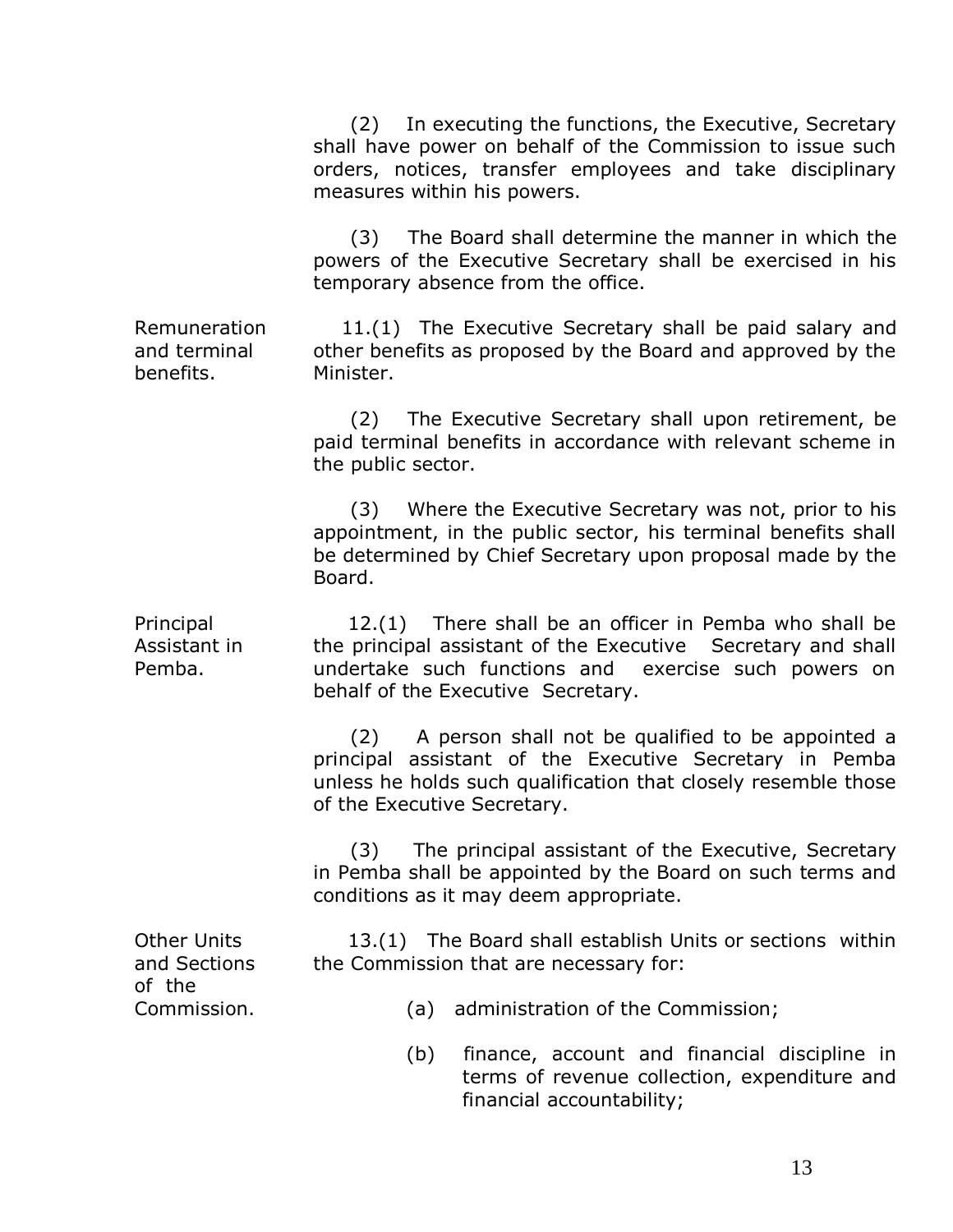(c) enforcement, compliance and legal matters;

(d) each of the functions of the Commission.

(2) The Board shall appoint heads of the Units or Sections on such terms and conditions as it may deem appropriate.

(3) The Board shall determine benefits and remuneration to be paid to the heads of the Units or Sections.

Other staff of the Commission.

 14.(1) The Board shall appoint such number of staff as are necessary for the proper management of the Commission.

(2) Whenever it founds it necessary the Board

shall propose to the Minister the restructuring or the reduction of the number of staff and upon the approval of the Minister such restructuring shall be enforced in a manner provided under relevant labour laws.

(3) For the purpose of employment and termination of service, employees of the Commission shall be treated as employee of public corporation.

Regulations by the Board. 15.(1) The Board shall make staff regulations which shall become effective upon approval of the Minister.

> (2) The Board shall make other regulations that are necessary for proper carrying out of the functions of the Commission and those regulations shall be effective upon approval of the Minister.

#### **PART III ADMINISTRATION OF WAKF AND TRUST PROPERTY**

Vest of power to administer Wakf property.

 16.(1) There is hereby vested into the Commission to administer as trustee all Wakf property which, prior to the commencement of this Act were subject to the administration of the Wakf Commission.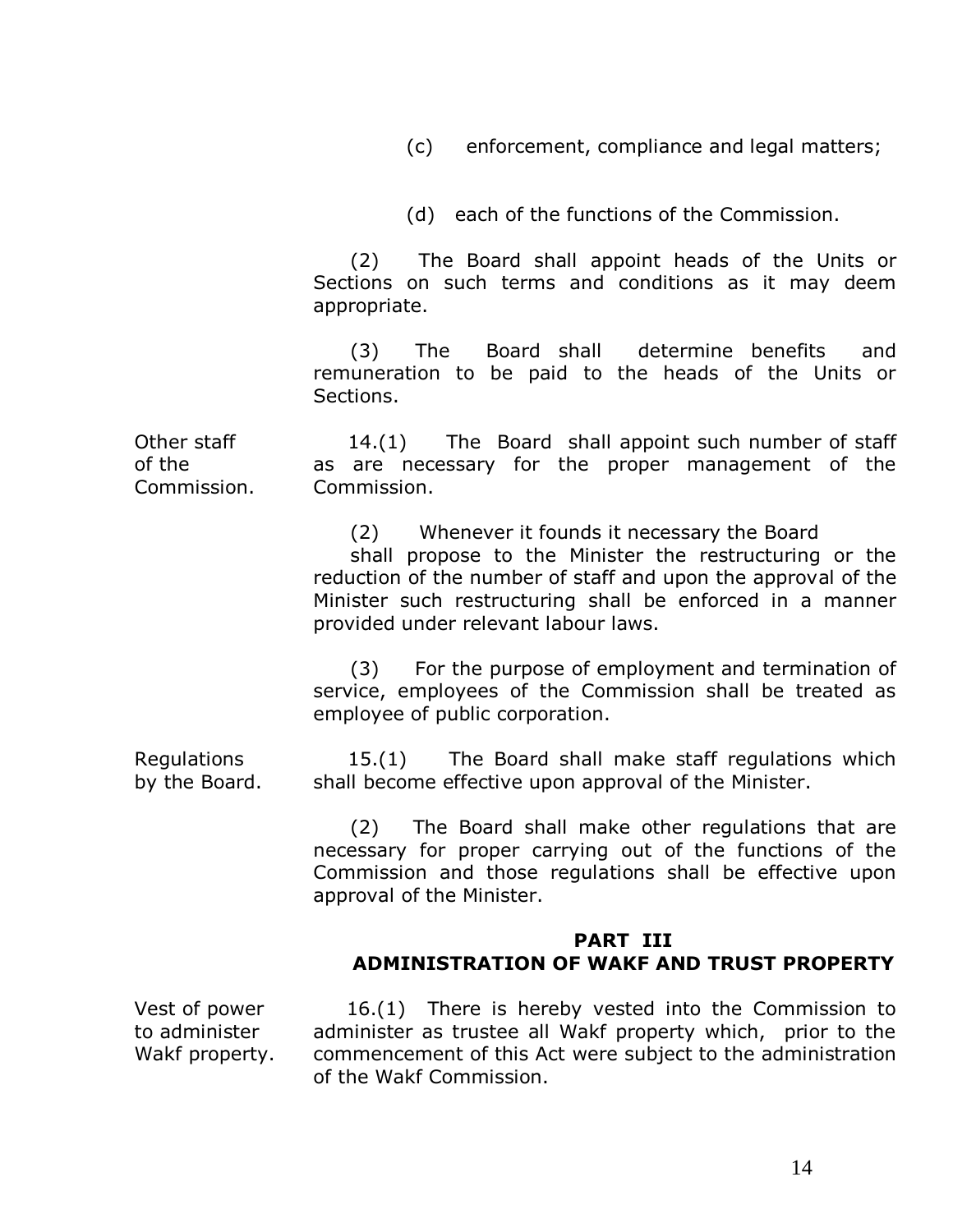(2) Where any property was subject to the administration by the Wakf Commission, but was for any reason whatsoever not actually administered by the Commission shall notwithstanding anything be subject to the administration by the Commission.

(3) The Commission shall take all necessary measures to recover and take over administration of the property mentioned under subsection (2) of this section.

(4) The Commission shall give a notice of not. exceeding one hundred and eighty days to the person in charge of the property mentioned under subsection (2) of this section to deliver the same to the Commission on a specified date.

(5) Any person who contravenes the provisions of subsection (4) of this section or who restrain the Commission to recover the property shall be guilty of an offence and upon conviction shall be liable to a fine not exceeding ten million shillings or to imprisonment for a term not exceeding five years.

Formation of private Wakf. 17.(1) Any private Wakf created before the commencement of this Act shall be registered with the Commission providing all relevant details and status of the Wakf.

> (2) No effect shall be given to private Wakf unless registered with the Commission under subsection (1) of this section.

> (3) The creation of any private Wakf after the commencement of this Act shall be invalid unless registered by the Commission.

**Invalidation** of certain Wakf. 18. No effect shall be given to the dedication of any Wakf if compliance with such intention involves the payment of any money or benefit or the performance of act outside Zanzibar unless the Commission gives express consent to the execution of such intention.

Registration of private Wakf.

 19.(1) The Commission shall keep, or cause to be kept, in such manner as the Commission may direct, a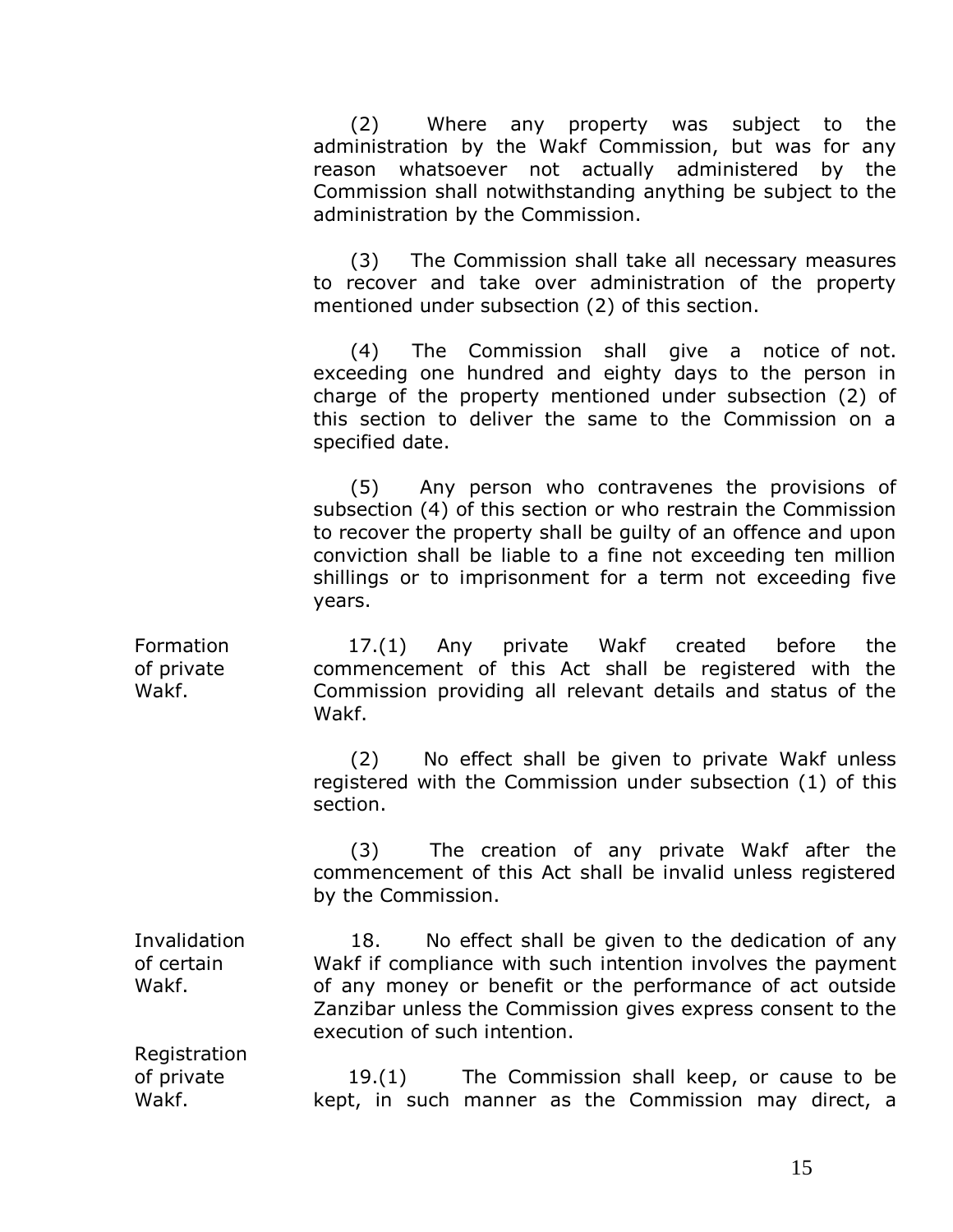Register of all such properties as are or may be from- time to time dedicated as Wakf and also a Register of all buildings and occupancies of whatever kind of Wakf lands.

(2) All persons owning buildings on Wakf land or in occupation of Wakf land shall forthwith register with the Commission such ownership or occupancy; giving such particulars relating hereto as may be required by the Commission.

(3) No person shall be allowed to use any land or property dedicated as wakf without a written consent of the Commission and in the event of any such property being used without such consent, the Commission may require that property to be returned and if that property is a land demolition of any building erected without a consent.

(4) Notice of the transfer of ownership of any building on Wakf land shall be given in writing to the Commission by the transferor within thirty days of such transfer, and a record thereof shall be in the Wakf Register.

(5) Any person failing to comply with any of the provisions of this section shall be guilty of an offence and shall be liable on conviction thereof to a fine not exceeding two million shillings or to imprisonment for a term not exceeding two years.

20. The Commission may call upon the trustee or any person in control or possession of any Wakf property to account for his control or administration thereof, and in that behalf may call upon such trustee or person to produce any books or documents, whether of account or otherwise relating thereto, in his control or possession.

Power of Commission to assume control of Wakf property in certain circumstances.

Power of **Commission** to call for accounts in respect of Wakf property.

> 21.(1) It shall be lawful for the Commission to assume control of any Wakf property whereof there may appear in their opinion to be properly appointed trustee or whereof the trustee (if any) appears in their opinion to have acted or be acting in an improper, certain unauthorized or unlawful manner, and then and in any such case the Commission after giving the trustee an opportunity to show cause to the contrary, may make an order to be published in the Gazette,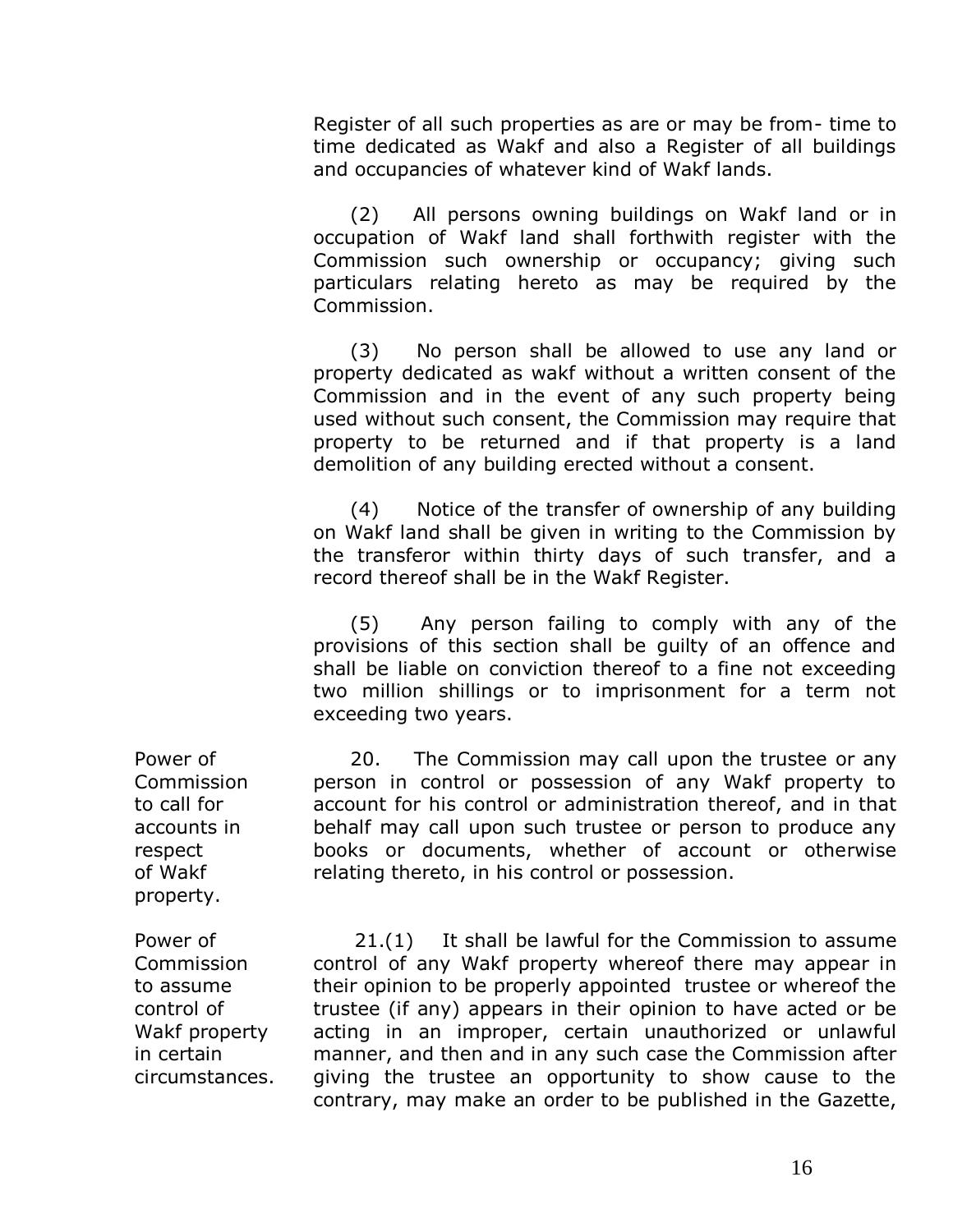vesting the said property in the Commission and administer the same themselves or appoint a trustee or trustees thereof in that behalf.

(2) Any person aggrieved by the said order may appeal to the Minister to have the matter reconsidered by him.

Administration of Wakf properties.

 22.(1) All Wakf properties vested in any manner in or under the control of the Commission shall be administered in strict accordance with the intentions of the dedicator thereof, whether such mentions be traditional, or otherwise ascertained upon the best evidence obtainable, provided that the same be practicable and lawful according to the laws of Islam.

(2) In any case where it may, in the opinion of the Commission be impracticable or unlawful to carry out such intentions, or if the same be unascertainable, or if after the due carrying out thereof there remain any surplus revenue in respect of the particular Wakf property concerned, it shall be lawful for the Commission to make sure arrangement for the due administration of such property or surplus revenue, as the case may be, for such good, lawful and charitable uses for the benefit of the holders of the tenets of Islam as they may deem advisable.

Power in certain cases to sell Wakf properties. 23. In any case wherein it may be established to the satisfaction of the Commission that the intentions of the dedicator of any property as Wakf cannot reasonably be carried into effect, it shall be lawful for the said Commission, upon and with the approval of the Minister, to cause the said property to be sold and thereupon the proceeds of sale shall be applied as in section 22 of this Act.

Alienation, etc., of Wakf properties. 24.(1) No contract, agreement or order of any description purporting to sell, lease or otherwise alienate any Wakf property for any period exceeding one year shall be valid unless the sanction in writing of the Commission shall have been first obtained.

> (2) Notwithstanding any law to the contrary for the time being in force, no title to any Wakf property the time being in force, no title to any Wakf property shall as and from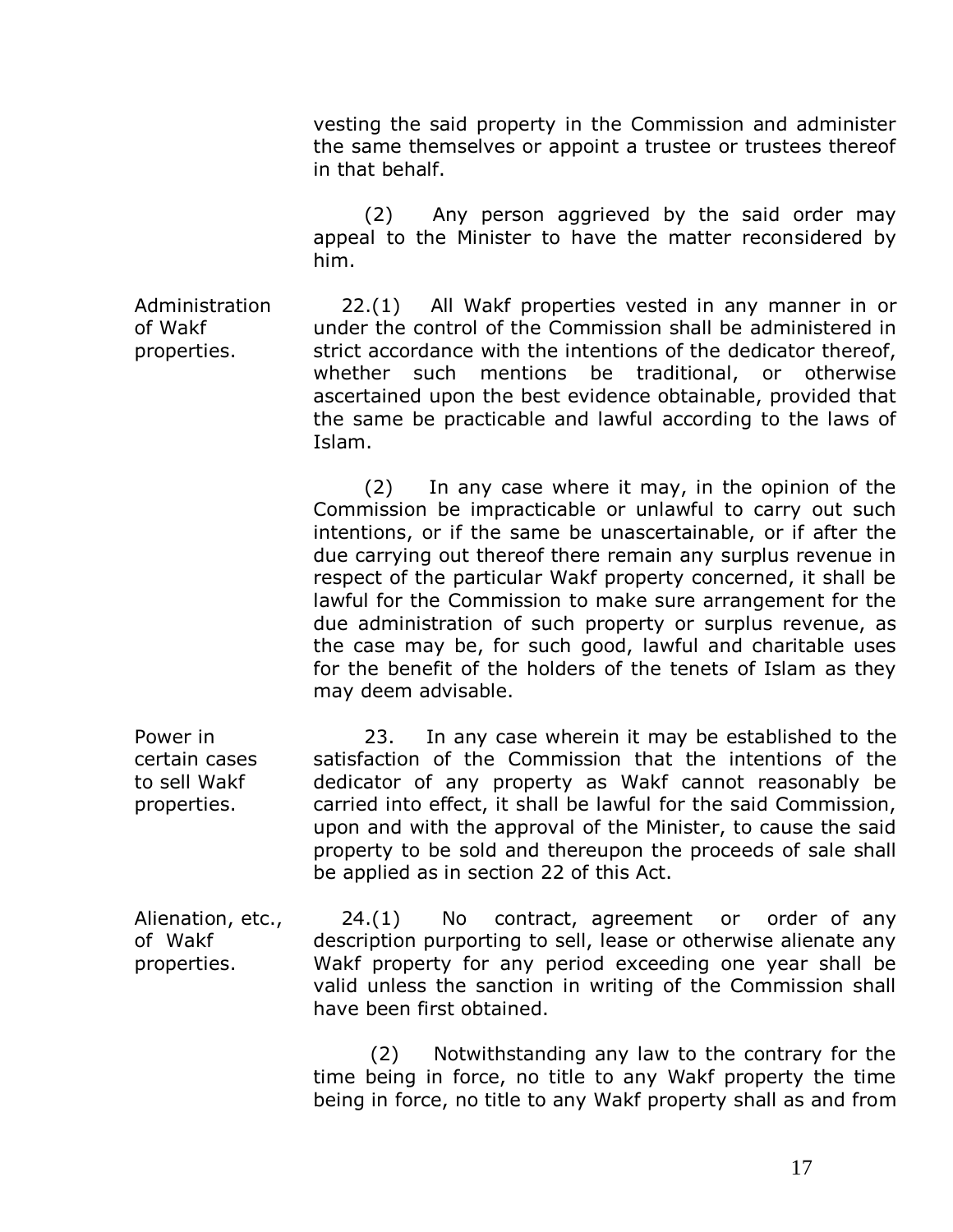the date of this Act be conferred upon any person or persons by reason of adverse possession thereof or prescription.

**Transitional** termination of leases contract.

 25.(1) For the purpose of enabling the Commission to administer Wakf and Trust Properties in proper and orderly manner, all contracts of leases of Wakf and Trust properties are hereby terminated from the three hundred and sixtieth day of the commencement of this Act, whether such lease was properly made or not and whether it is a lease, sublease or lincence.

(2) Termination of lease under subsection (1) of this section shall be effective whether notice of such termination was served or not.

(3) The Commission shall, within thirty days of the Commencement of this Act, give notice of termination to all tenants or lessee of properties.

Creation of new leases. 26. The Commission shall prepare new lease agreement which shall take into account:

- (a) existing lawful tenants; (b) market rate of rent;
- (c) regular review of rent;
- (d) convenient, prompt and advance recovery of rent.

Term of Lease of Wakf and Trust Properties.

 27.(1) No lease of Wakf or Trust property shall be for a term exceeding one year unless specific consent of the Board is obtained and in any case such term shall not exceed five years.

(2) Any lease on Wakf or Trust property which is for a term of more than five years shall be invalid for the whole term.

(3) Rent on the lease of Wakf and Trust properties may be reviewed by the Board in such term and manner provided in the lease agreement.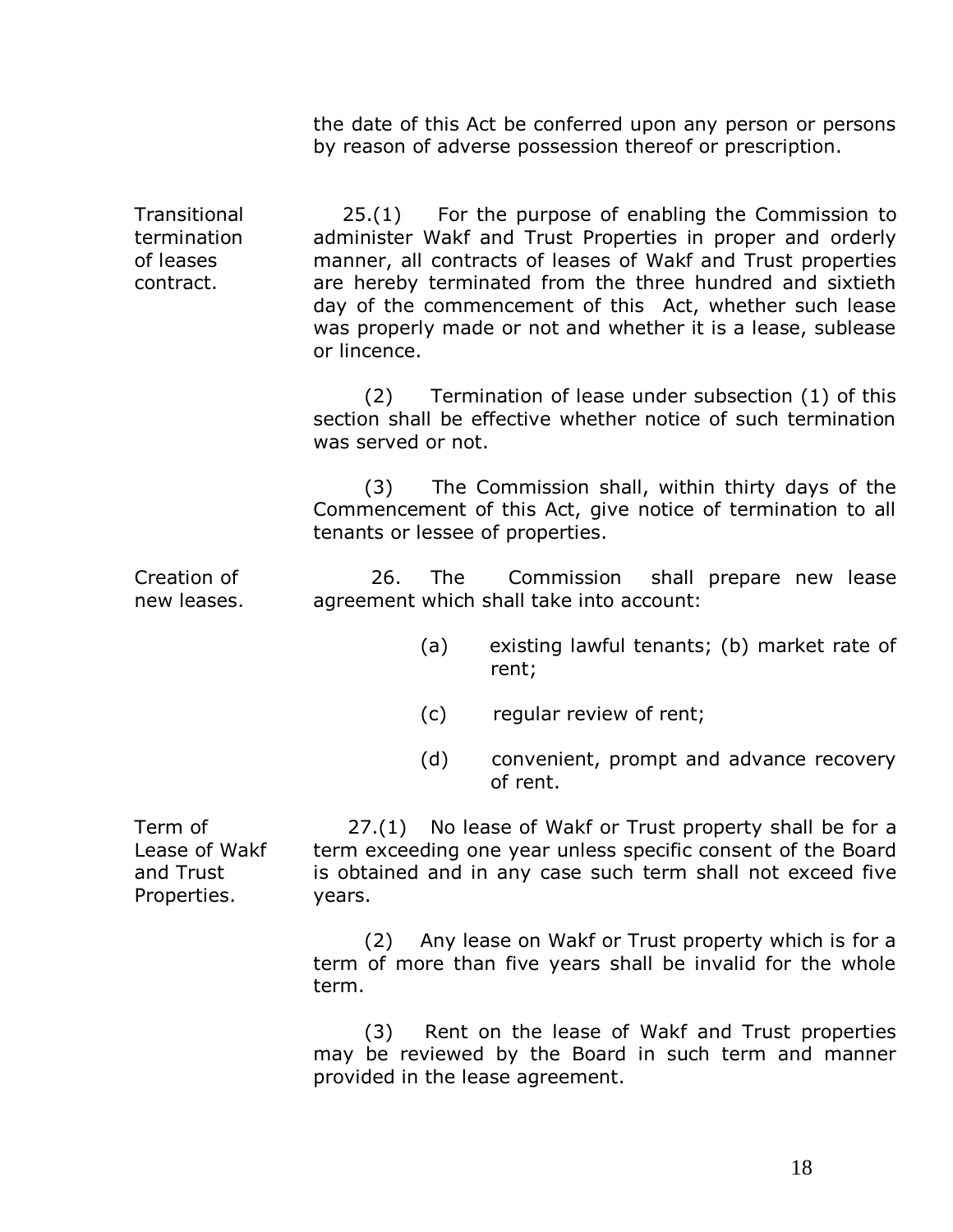(4) Notwithstanding any law, review of rent shall not be subject to restriction except in a manner provided under this Act and lease agreement.

(5) Lease of Wakf and Trust properties including the tenancy created thereby shall not be subject to the restrictions provided under the Rent Restriction Board Decree.

(6) Notwithstanding any law to the contrary any dispute including on breach or termination of tenancy, enforcement of eviction order in relation to Wakf property shall be entertained by Regional Magistrate Court.

(7) Any dispute or disagreement between the Commission and the tenant on the review of rent shall be decided by the Minister.

 28.(1) Any dealing with Wakf or Trust property which include, but not limited to:

- (a) sublease not authorized by or under the lease agreement;
- (b) any undisclosed dealing with the property which enable any party or third party to make undisclosed profit or gain;
- (c) any disclosed dealing of such property that enable any person to make undisclosed profit or gain, shall be an offence.

(2) Any officer of the Commission or any person contracted or acting as agent of the Commission whether formally appointed or not who commits an offence under subsection (1) of this section shall on conviction be liable to a fine of not less than five million shillings or to imprisonment for a term of not less than two years and in addition to such fine or imprisonment he shall be ordered to pay to the Commission the whole amount so gained.

(3) Any person, other than those mentioned under subsection (2) of this section, who commits an offence under

Unfair dealing with Wakf or Trust property.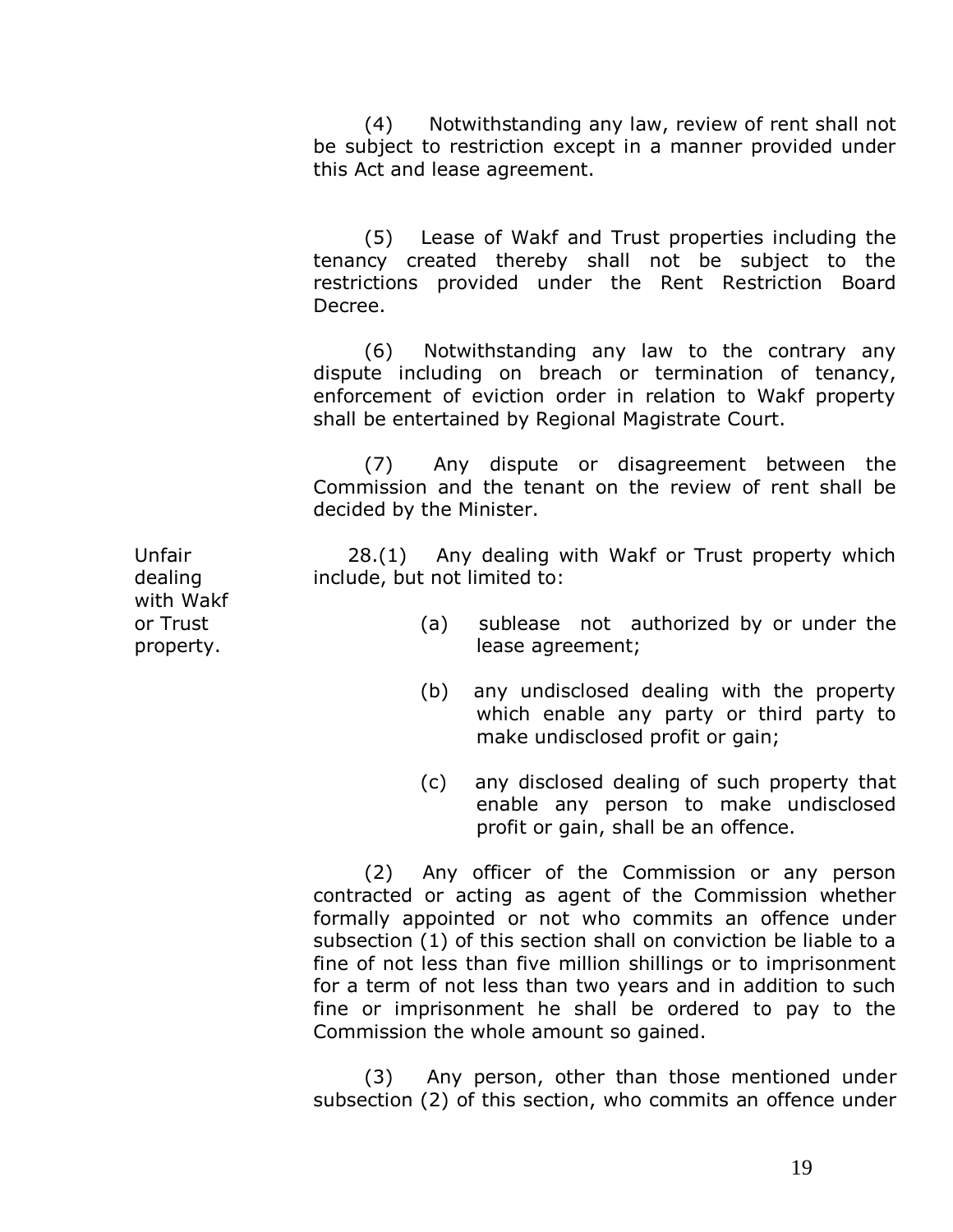subsection (1) of this section shall on conviction be liable to a fine of not less than three million shillings or to imprisonment for a term of not less than one year and In addition to such fine or imprisonment, the person shall be ordered to pay to the Commission the whole amount so gained.

Administration of Wakf by private person.

 29.(1) The Commission may enter into agreement with any person, firm or organization to manage any Wakf property in accordance with terms of such agreement.

(2) Any agreement under subsection (1) of this section shall first be approved by the Board and shall be for a period not exceeding ten years with option to renew at the absolute discretion of the Commission.

Trust and charitable property.

 30.(1) The Commission shall deal with any trust property in accordance with intent and mandate of the trust.

(2) The Commission may hold in trust any charitable property and shall manage such property in accordance with the terms of the trust.

(3) The Commission shall supervise all Islamic trusts and charitable property in Zanzibar or any of such property outside Zanzibar whose terms are for the sole and direct benefit of charitable purpose in Zanzibar.

(4) In exercising its functions under subsection (3) of this section the Commission shall have the following powers:

- (a) to intervene and take temporary control of property where it is satisfied that the property is not properly managed, is being abused, there is a dispute in its management that threatens the properly or is being managed contrary to the terms and purpose of the trust;
- (b) shall register all the properties and issue certificate of registration in such format as shall be prescribed by regulations made by the Board;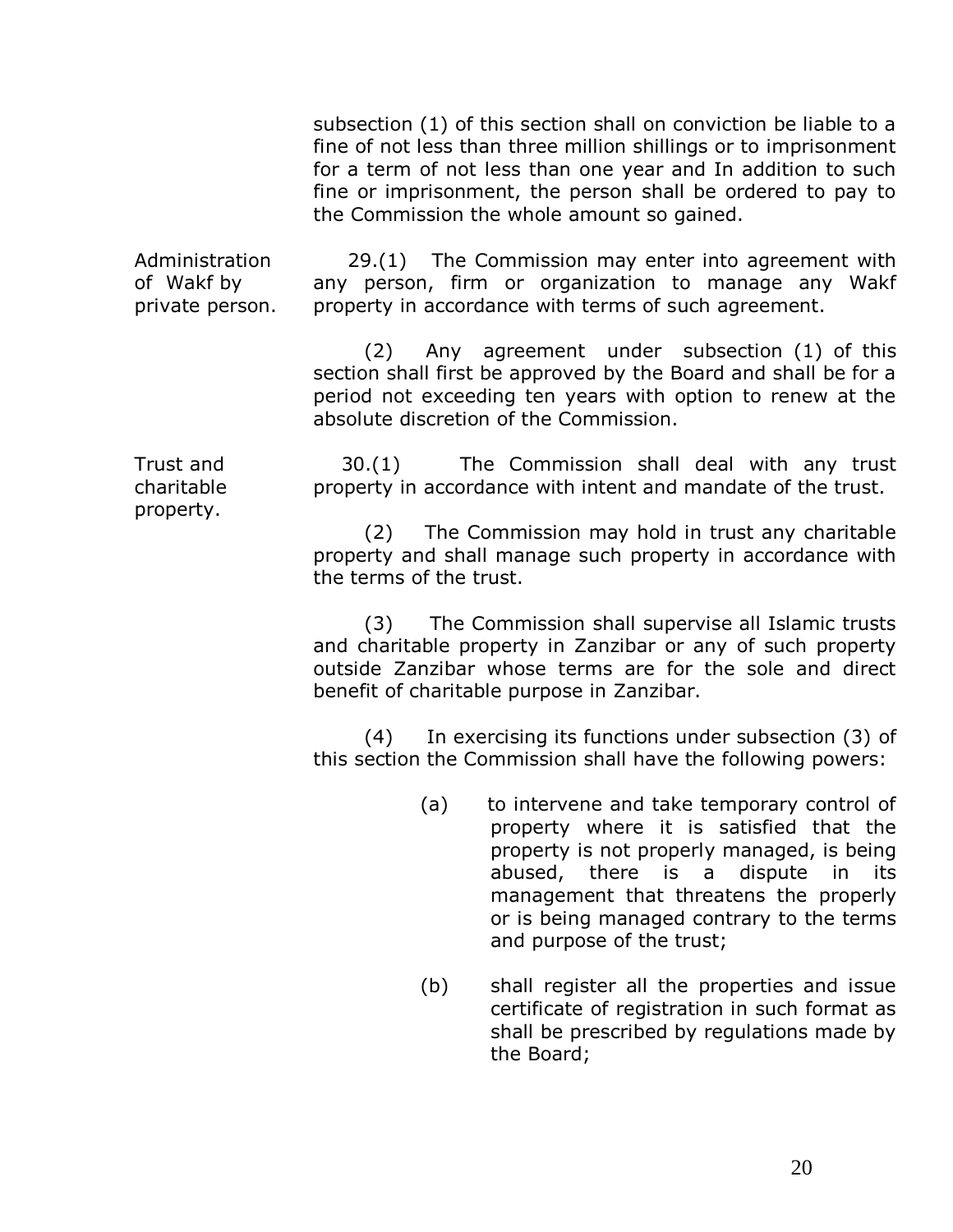- (c) give such instructions, notice and guidelines or administration of such properties as the Board may deem appropriate;
- (d) do any other thing incidental to or necessary for the proper administration of such properties.

 31.(1) The Commission may apply in its name for a plot of land for the construction of mosque or Madrassa in any part of Zanzibar and upon the completion of construction such mosque or madrassa shall be managed in terms approved by the Commission.

(2) No person the dedicator of property as Wakf or a trustee of such property shall build or cause to be built a mosque unless, prior thereto he shall first have obtained the consent in writing of the commission in that behalf upon having satisfied the Commission that the proposed mosque is or is about to be so well and sufficiently endowed as to provide for its due maintenance and good order.

#### **PART IV ADMINISTRATION OF ISLAMIC ESTATES**

Power to administer estate. 32.(1) The Executive Secretary, on behalf of the Commission, shall have the sole power to administer all estates of muslim deceased persons in Zanzibar who:

- (a) died intestate;
- (b) having made a will devising or bequeathing his estate in any manner whatsoever;
- (c) has appointed the Commission or any other person to be the sole, partial or joint administrator of his estate;
- (d) died outside Zanzibar but all or majority of the beneficiaries live in Zanzibar.

Mosques and Madrassas.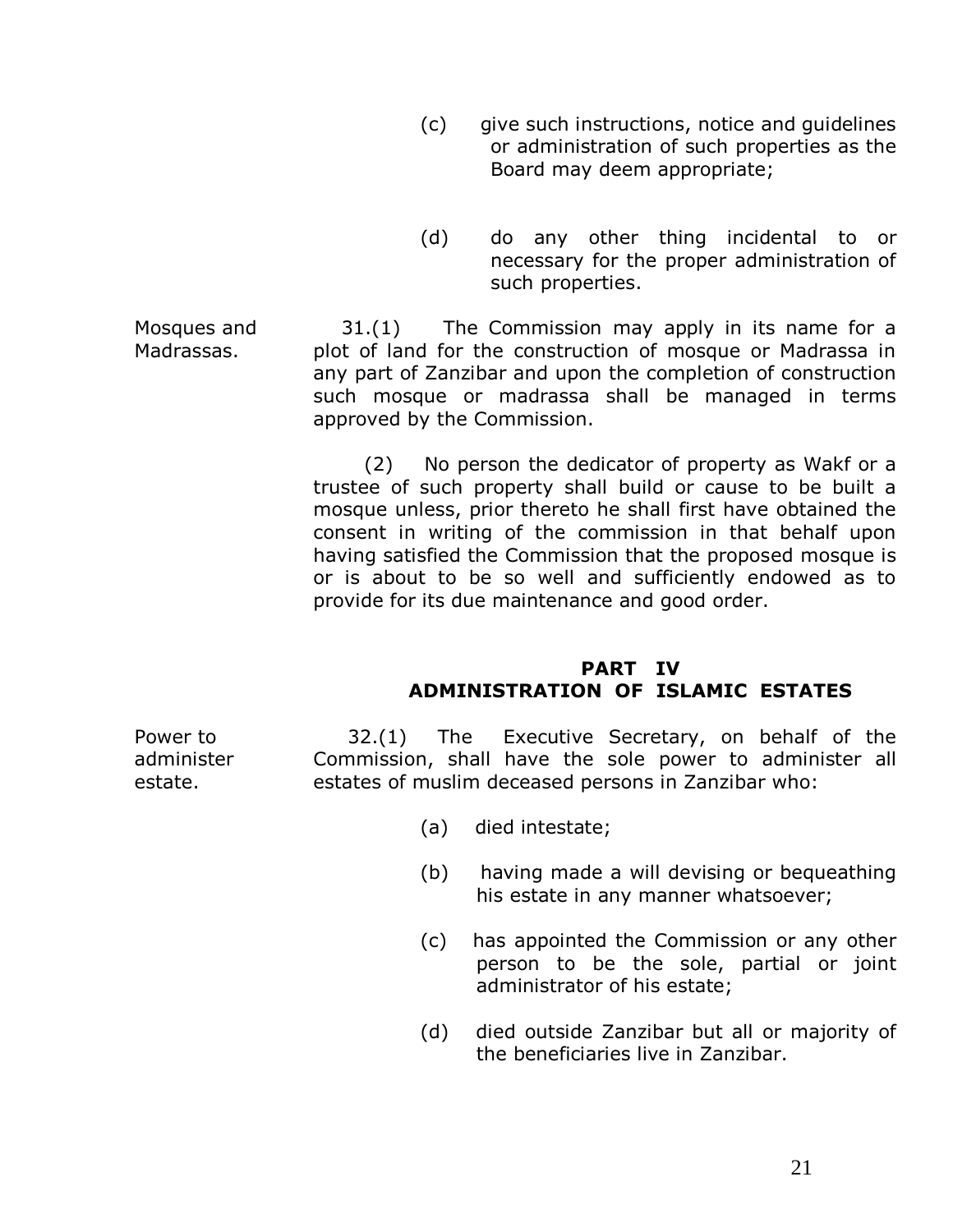(2) Any deed or will appointing any person other than the Executive Secretary to be an administrator of the estate shall be interpreted that the person so appointed is responsible to report the matter to the Executive Secretary.

(3) Upon the death of any person who leaves assets in Zanzibar or a resident of Zanzibar who leave assets outside Zanzibar, it shall be the duty of the spouse, father and mother of the deceased, the immediate next of kin, occupier of the property of the deceased and any person who has been placed on or has taken custody or charge of the property of the deceased, to give notice to the Executive Secretary.

(4) Subsection (3) of this section applies if the assets left by the deceased is of such value as shall from time to time be, determined by the Board.

(5) Where the value is below amount prescribed under subsection (4) of this section the Executive Secretary may, call for information on such estate and may take over as administrator as he may deem fit.

- (6) The Commission shall have power:
	- (a) to enter and take over property which is part of any estate whether notice has been given or not;
	- (b) give any directive deem necessary for preservation or better management of the estate;
	- (c) take any action necessary for recovery or preservation of estate.

(7) Where a notice has not been given after the expiry of thirty days, the Commission shall, upon obtaining information or the existence of any estate subject to its administration, direct any person assuming responsibility over the estate to furnish information on the estate within prescribed time failure of which the Commission shall take control.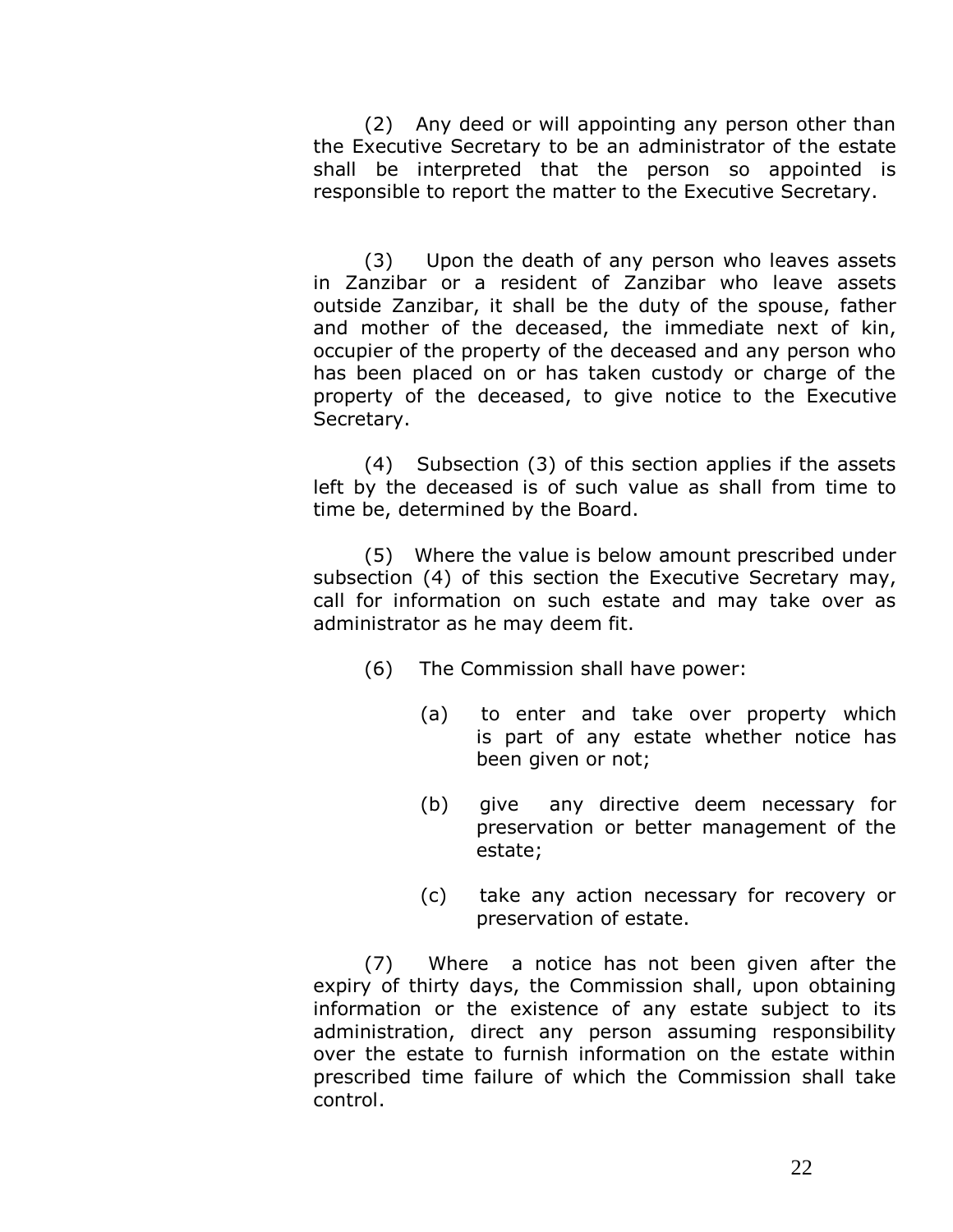(8) The Board shall, from time to time, make Rules on the manner and procedures for administration and final discharge of deceased estates.

(9) Any person who:

- (a) willfully conceals the existence of any estate or any assets belonging to the, deceased estate or fails to give notice to the Executive Secretary under subsection (3) of this section;
- (b) dispose, alienate, unlawfully retain, or willfully destroy any asset or instrument of such asset which belongs to the deceased estate;
- (c) obstruct or restrain, in any manner, the Commission or its officers from performing its duties in relation to the estate, shall be guilty of an offence and upon conviction shall be liable to a fine not exceeding three million shillings or to imprisonment for a term not exceeding three years or both.

(10) The Commission may appoint any person or designate officer as its agent in furnishing information on estates.

33. Where the Commission is of the opinion that grant in certain is entitled to administer the deceased estate but - cases.

- (a) the value of the estate exceeds forty million shillings;
- (b) there is any doubt as to the jurisdiction of the Commission;
- (c) some of the assets of the estate are outside Zanzibar;

Application for grant in certain cases.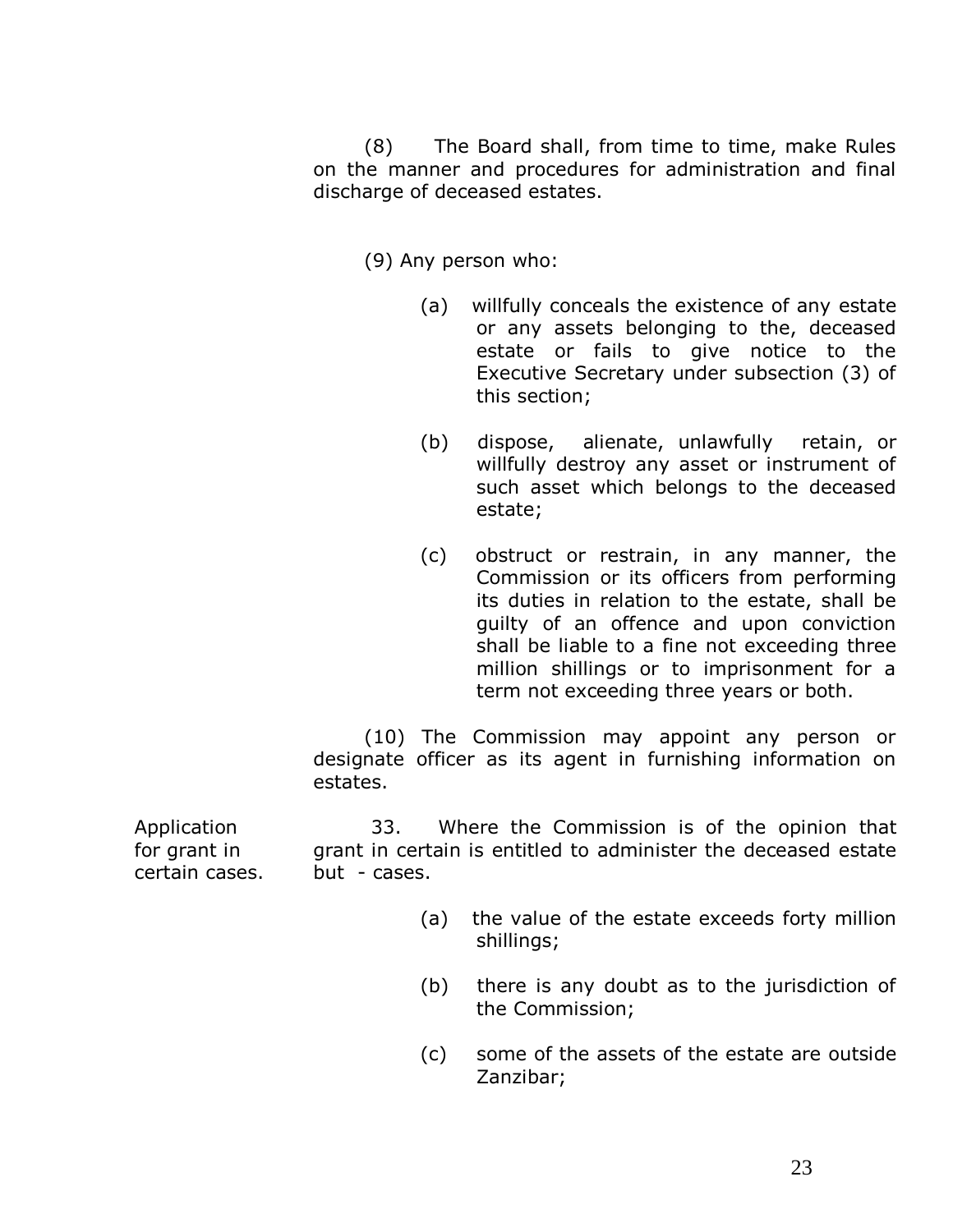the Executive Secretary, shall apply to the court for letters of administration and the court may grant such letters of administration accordingly.

#### Agent of the Commission.

 34.(1) The Commission may appoint such person or persons, as it shall think fit, to act as its agent or agents in the administration of estates of deceased persons, and, at it discretion, may delegate to them any or all of the powers and duties conferred or imposed upon it by this Act.

(2) Any such delegation of powers and duties shall be notified by publication in the Gazette and in at least one of the Kiswahili newspapers read in Zanzibar.

(3) Agent or agents appointed in under subsection (1) of this section shall, in all respects, act in such matters, under the direction of the Commission which shall not be answerable for any act or omission on the part of anyone of these agents and which is not in conformity with the power or duty delegated by the Commission or which shall not have happened by the Commission own fault or neglect.

Procedure when Commission applies for letters of administration.

 35.(1) The Commission shall serve a notice of its intention to apply for letters of administration upon all executors and next of kin of the deceased, known to it to be resident in Zanzibar and shall cause such notice to be published in the Gazette or in any of the Kiswahili newspapers which is widely read in Zanzibar.

(2) After the expiration of fourteen days from the date of such publication described under subsection (1) of this section the Commission shall apply to the court for letters of administration of the estate of such deceased person; and the said court shall, if satisfied that the case is within the provisions of this Act, make such order upon the petition of the Commission accordingly, subject nevertheless to any orders which may from time to time be made by the court on petition as hereinafter mentioned, touching the same or the administration thereof.

(3) The court may order such further notice as it may think fit to be given before making any order; and provided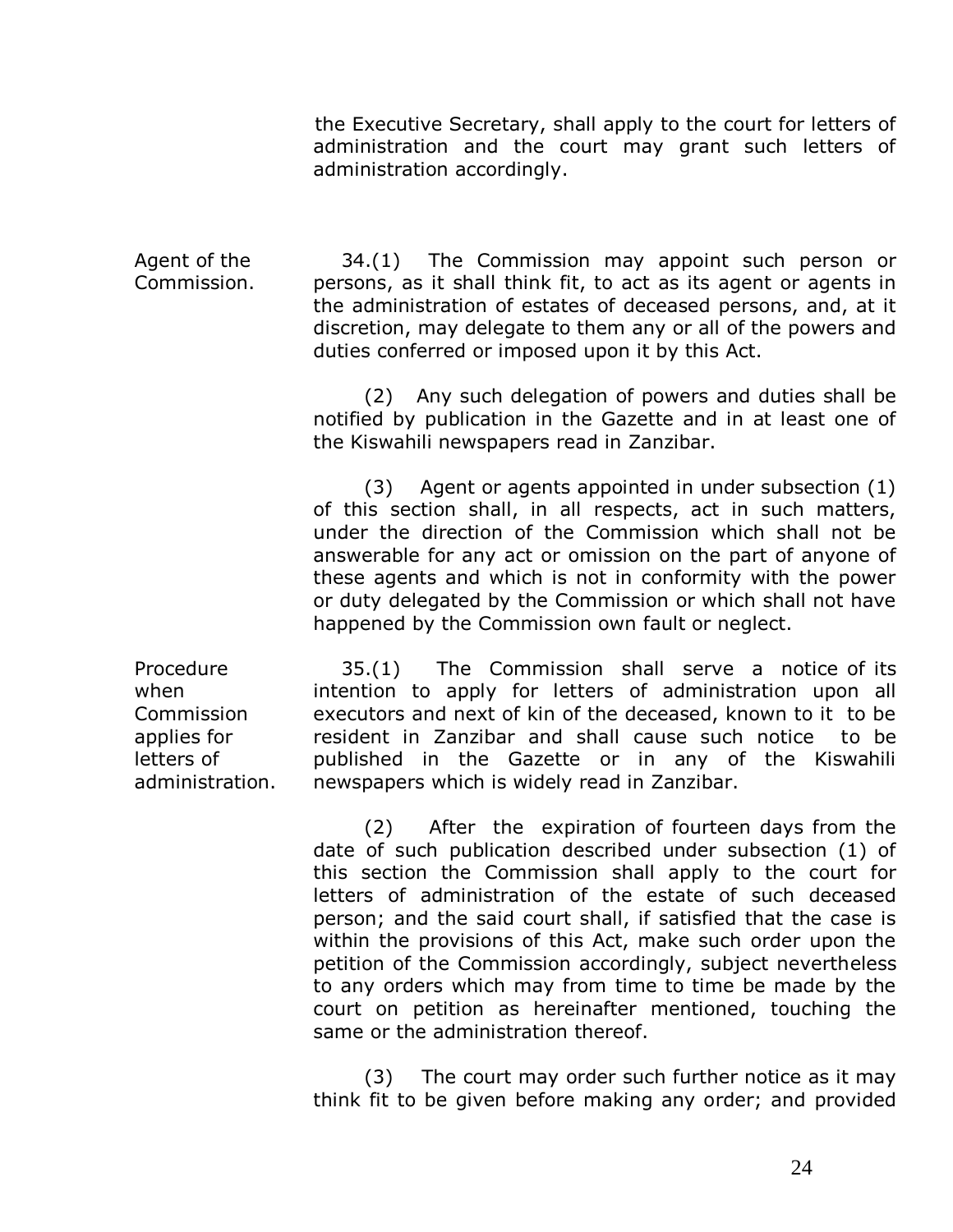further that it shall not be necessary for the Commission to serve such notice under subsection (1) in any case in which the Commission shall have obtained the consent in writing of the executors (if any) or of all parties interested in the estate (other than creditors), as the case may be.

**District** Commissioner may take possession of property.

36. In the case of deceased persons leaving assets in Zanzibar, the District Commissioner may, when he shall deem it advisable for the protection of possession of such assets, take possession thereof; and in such case property. he shall within thirty days report his action to the Commission which shall give such directions and take such proceedings in the matter as it shall think fit.

Administration and distribution. 37.(1) The Commission may, except as hereinafter provided, convert all movable property of the estate which it is administering, unless order to the contrary be made by the court, and may with the consent of the court convert into money all or any part of the immovable property of such estate:

- (a) where the Commission is satisfied for reasons to be recorded by it in writing that the conversion into money of immovable property would be to the advantage of the estate, it may without the consent of the court sell any immovable property forming part of the estate to an amount not exceeding ten million shillings in gross value;
- (b) if all parties interested in the said immovable property consent in writing to its conversion into money by the Commission the consent of the court as hereinbefore provided shall be unnecessary;
- (c) for the purposes of the land Tenure Act the Commission while administering the estate shall be deemed to be owner of the land.

(2) The Commission shall cause advertisements to be published in the Gazette and in such other manner as it shall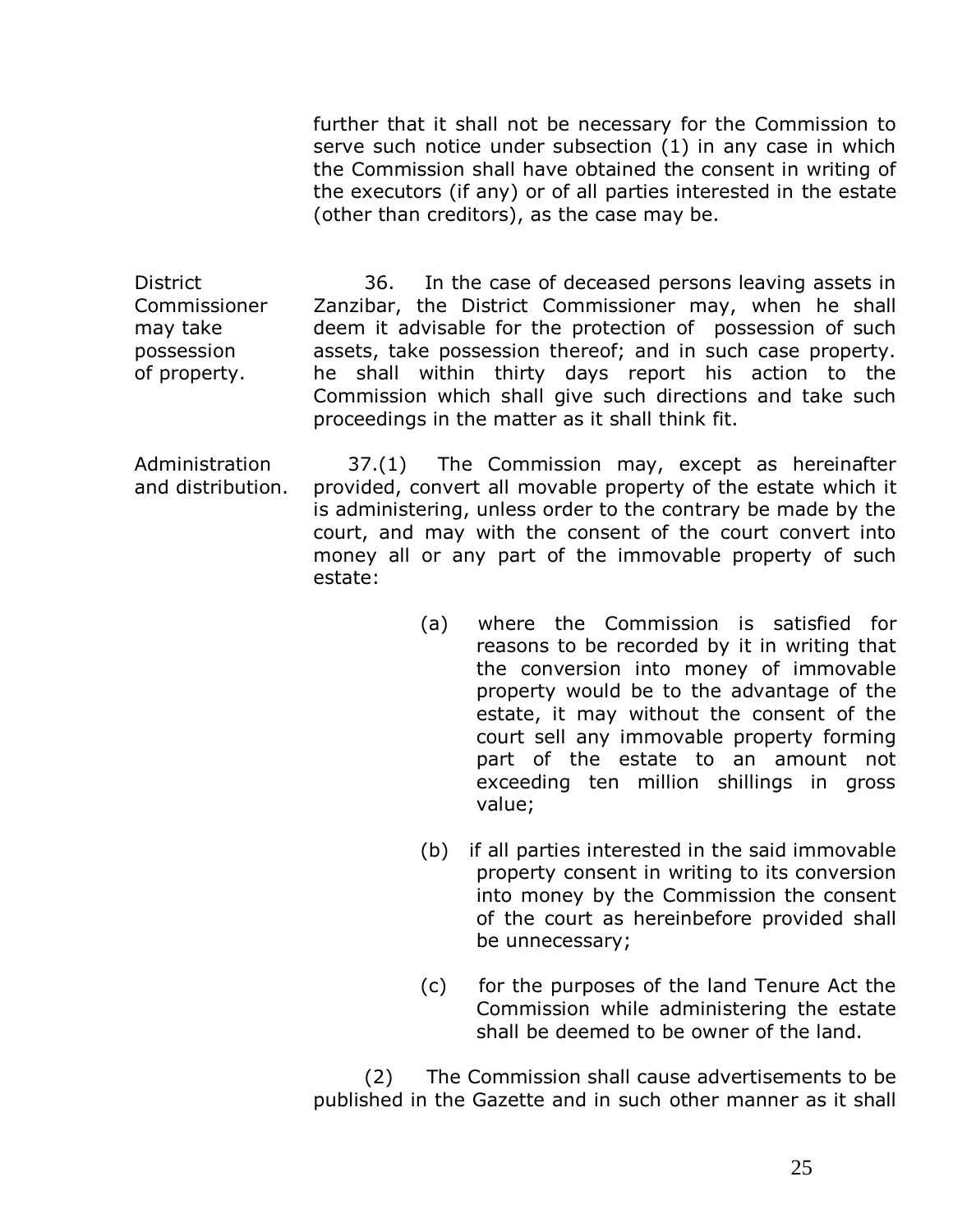deem expedient, calling upon the creditors of the persons whose estates it shall be engaged in administering to come in and prove their debts before it within the space of two months from the date of publication.

(3) It shall, at the expiration of such period, be at liberty to distribute the assets or any part thereof in discharge of such lawful claims as it has notice of, and if the whole thereof cannot be paid it shall pay a dividend thereon; if it shall collect any further assets after making such payment, it shall, in case any part of the debts proved remain unpaid, pay the same, and any debts subsequently proved before it, or a dividend thereon; but such debts as shall be subsequently proved, shall first be paid a dividend in proportion to their amount equal to dividend paid to creditors having previously proved their debts.

(4) After payment of all debts, fees and expenses incident to the collection, management, and administration of such estate, the Commission shall pay over the residue to the persons beneficially entitled thereto.

(5) Where such persons are resident outside the Zanzibar payment may be made to any agent or representative duly authorised to receive the same; or remittances made by registered letter shall be deemed equivalent to payment.

(6) For the purposes of subsection (5) of this section the consular officer of a State, shall be deemed to be a duly authorised agent of any person resident in that State who is entitled to the residue of an estate, of a deceased who was a national of that State.

Assets unclaimed for 12 years to be transferred to Government.

 38.(1) All assets, in the charge of the Commission, which have been in its custody for a period of twelve years or upwards without any application for payment thereof having been made and granted, shall be transferred, in the prescribed manner, to the account and credit of the Government.

(2) This section shall not authorise the transfer of such assets as aforesaid if any suit or proceeding is pending in respect thereof in any court.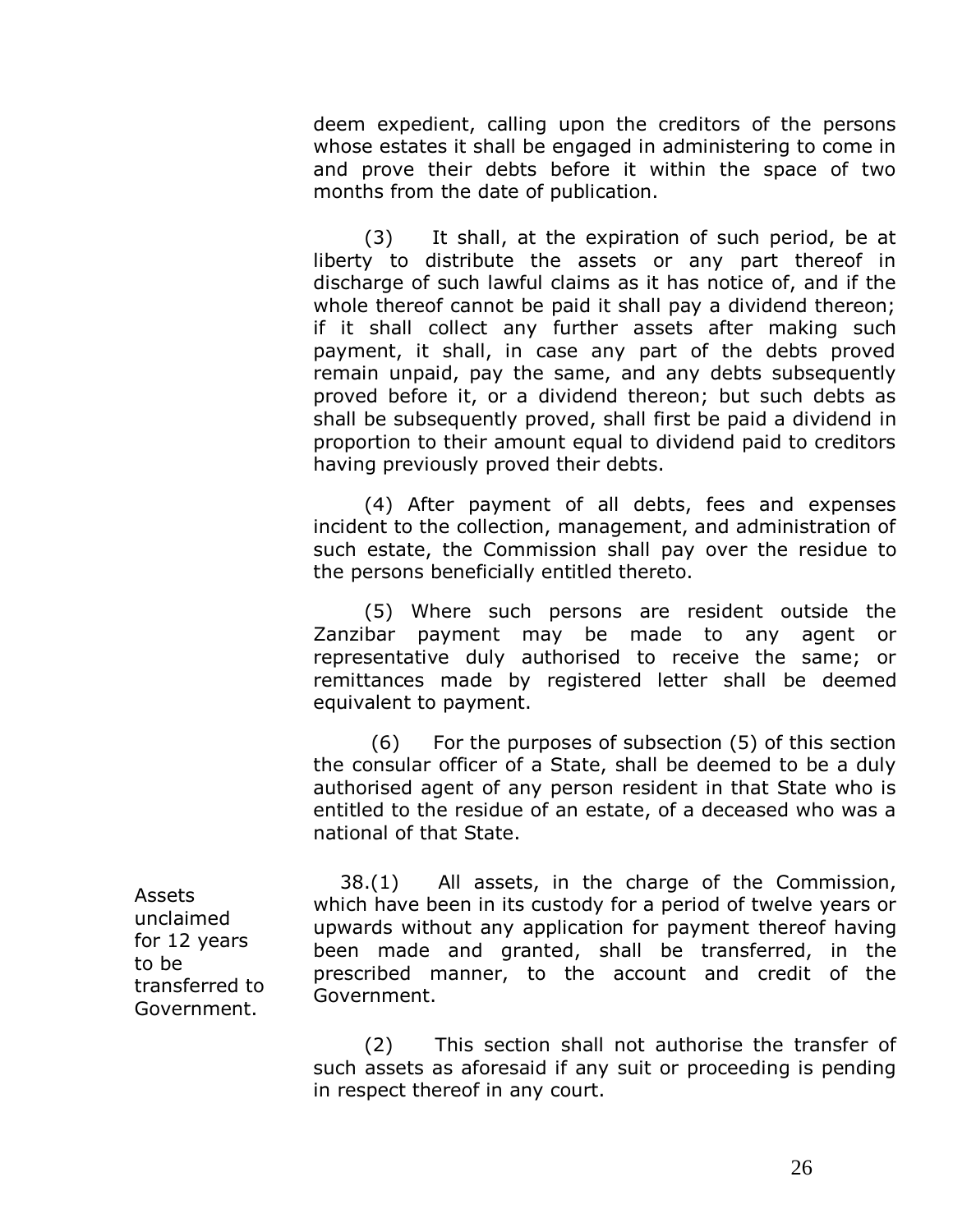Power of the Minister to dispose of assets.

Court may appoint person to receive minor's shares in certain cases.

39. It shall be lawful for the Minister to order disposal either the whole or any part of any assets transferred to the Government under the provisions section 38 of this Act.

 40.(1) Where any person entitled to a share under the will or otherwise in the distribution of the estate of a deceased person whose estate is being administered by the Commission is a minor, the court may upon the application of the Commission, appoint the father or mother of such minor or some other suitable person to receive the share of such minor on his behalf, and upon such appointment being made, the Commission may pay or transfer the share of such minor to such person on behalf of such minor, and the receipt of such person shall be a full and complete discharge to such person shall be a full and complete discharge to the Commission so far as regards such share:

(2) Where the share of the minor does not exceed two million shillings in value the Commission may, at its discretion, pay or transfer such share to the father or mother of the minor or some other suitable person on behalf of the minor, and the receipt of the father or mother of the minor, or of the other person' referred to herein shall be a full and complete discharge to the Commission so far as regards such share.

Commission to make inventories of estates.

 41.(1) The Commission shall make a complete inventory of every estate which it is administering, and shall keep an account of all receipts, payments and dealings with every such estate.

(2) The commission shall retain all letters received and copies of all letters written by the commission and all deeds, writings and papers of or relating to each estate and shall, on application by any person interested in the administration of an estate under his charge, allow the inspection of any document, excluding minutes and private notes, relative to the estate in which the applicant has an interest provided that the document is duly specified in the application.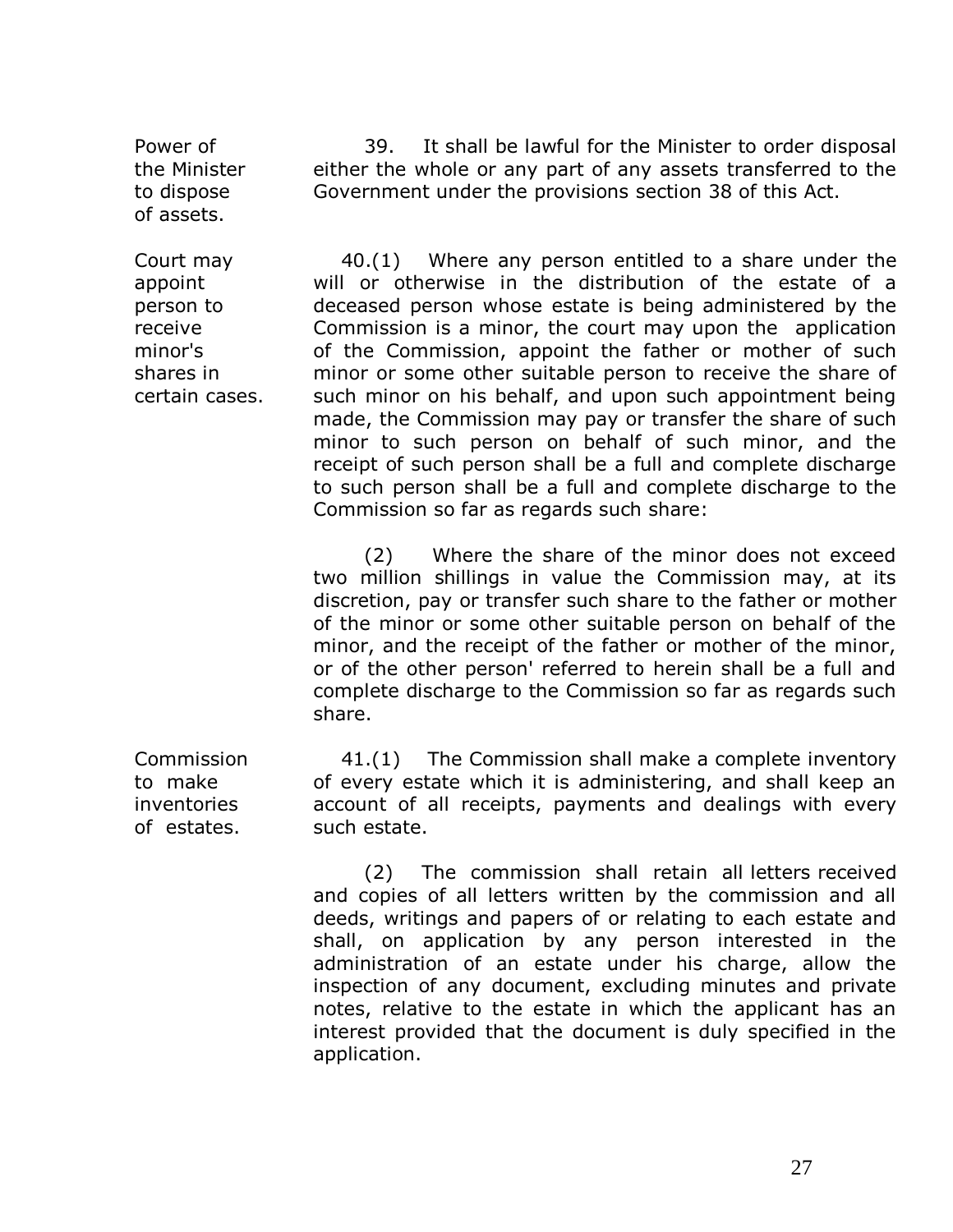(3) The Commission shall, on the application of any such person and on payment of the prescribed fees, issue a copy of any document relative to the estate in which the applicant has an interest provided the document is duly specified in the application:

(4) The Commission may, at its discretion, destroy any private papers, bills, receipts, memoranda and other similar documents of no value which it has received along with the estate, and which are not claimed by the beneficiaries, next-of-kin or other persons entitled thereto within six months after accounts have been prepared and the estate finally. wound up.

42. If Any person beneficially interested in any immovable property vested in the Commission may apply by petition to the court for a partition thereof; and the court if satisfied that such partition would be beneficial to all persons interested, may appoint one or more arbitrators to effect the same of The report and final award of such arbitrators setting forth the particulars of the immovable property allotted to each of the parties interested, shall, when signed by such arbitrators and confirmed by order of the court, be effectual to vest in each allotted party the immovable property so allotted; and if such allotment be made subject to the charge of any money payable to any other party interested for equalising the partition, such charge shall take effect according to the terms and conditions with regard to time and mode of payment and otherwise which shall be expressed in such award.

Commission. 43.(1) Neither the Commission nor its agent shall be personally liable to any person in respect of goods or chattels in the possession at the time of his death of any person whose estate shall be administered by the any person whose estate shall be administered by the Commission, which shall be sold or otherwise disposed of by the Commission or such agent unless the Commission or agent shall know or has actual notice before the sale or disposal that such goods or chattels were not in fact the property of the person whose estate is being administered by it, and generally neither the Commission nor its agent shall be liable for any act done by it bona fide in the supposed and the intended performance of their duties, unless it shall be shown that such act was done not only illegally, but wilfully or with gross negligence.

Court may order partition of immovable property.

Liability of the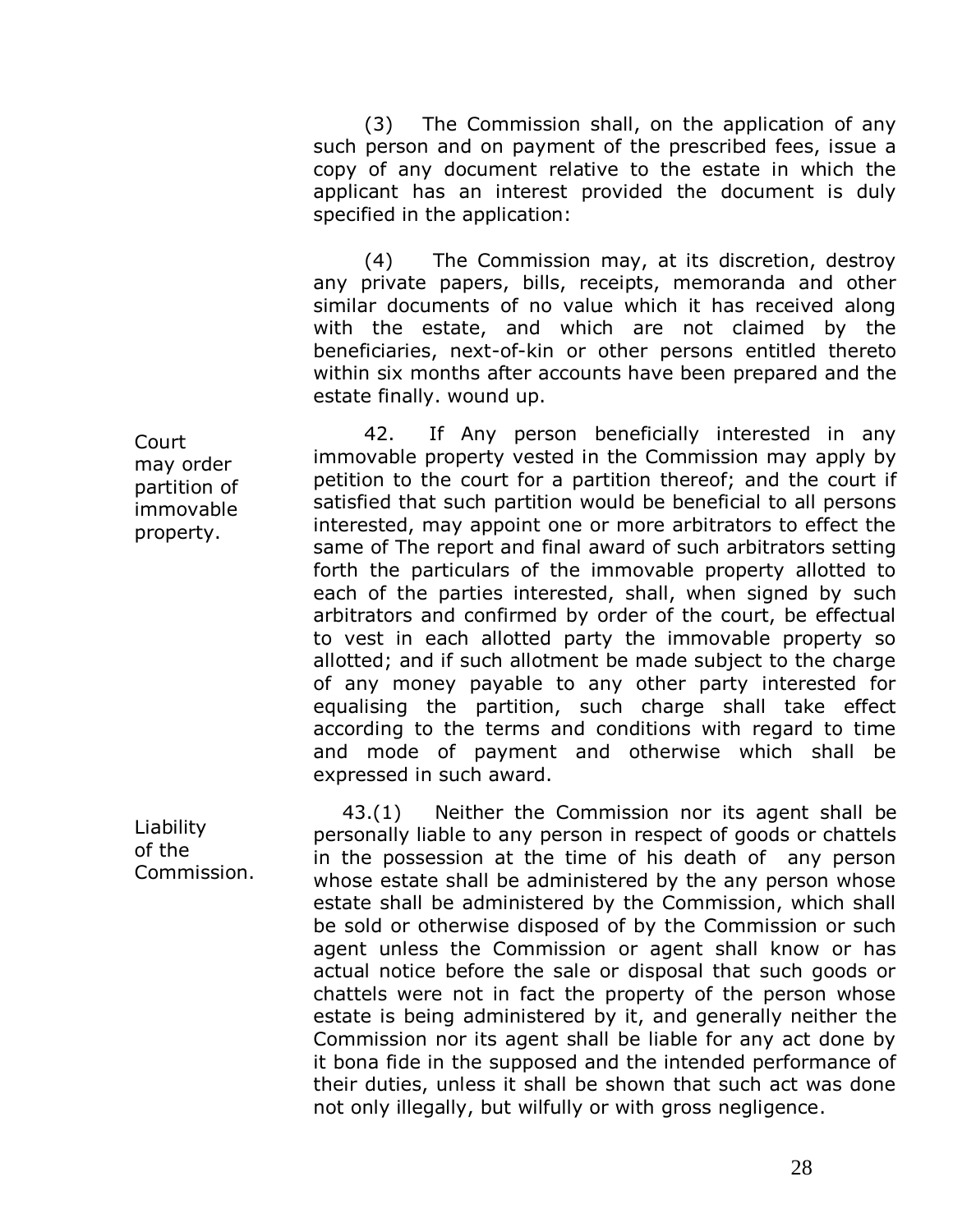(2) In case of any sale by the Commission or its agent of goods or chattels belonging in fact to any third person the amount realised by such sale thereof shall be paid over to the owner upon proof of such ownership, unless the same shall have already been applied in payment of the debts of the deceased, or shall have been distributed according to any will of the deceased in the ordinary course of administration, whilst the Commission or its agent was in ignorance and without actual notice of the claim of such person to the goods or chattels sold.

directions. 44.(1) The court may on application made to it, give to the Commission any general or special directions as to any estate in its charge, or in regard to administration of such estate.

> (2) Applications under subsection (1) of this section may be made by the Commission or any person interested in the assets or in the due administration thereof.

45. The Executive Secretary may, whenever he desires, for the purposes of this Act, to satisfy himself regarding any question of fact, examine upon oath (which he is hereby authorized to administer) any person who is willing to be so examined by him regarding such question.

Costs of Commission. 46.(1) If any suit be brought by a creditor against the Commission such creditor shall be liable to pay the costs of the suit unless he proves that not less than one month previous to the Institution of the suit he had given to the Commission notice in writing setting out the amount and other particulars of his claim and had given such evidence in support thereof as the Commission had called upon him to produce, which evidence in the circumstances of the case the Commission was, in the opinion of the court, reasonably entitled to require.

> (2) If any such suit is decreed In favour of the creditor, he shall, nevertheless, unless he is a secured creditor, be only entitled to payment out of the assets of the deceased equally and ratably with the other creditors.

Power to administer

oath.

Power to apply to court for

29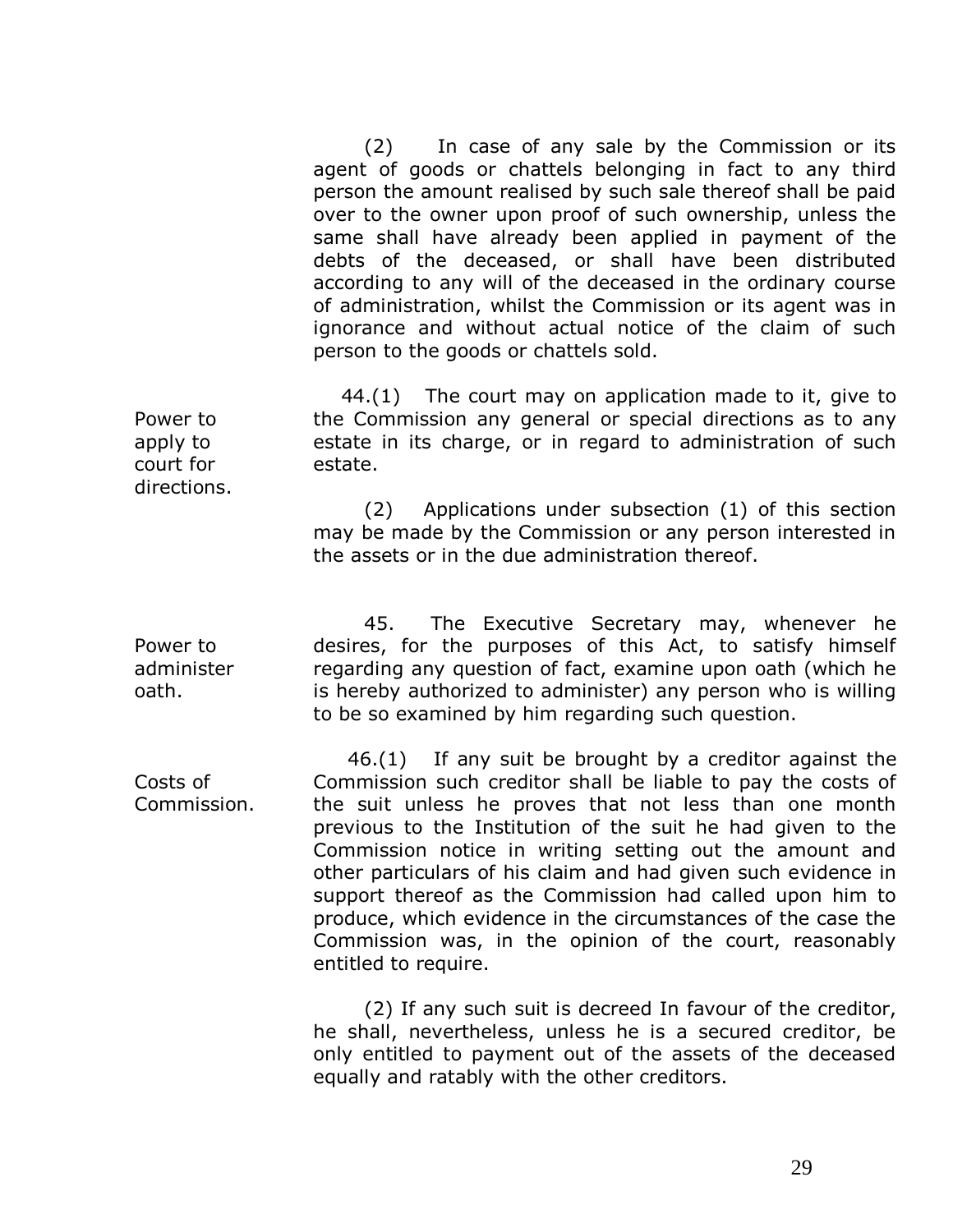Section 60 of the Civil Procedure not to apply.

Fees and

47. Nothing in section 60 of the Civil Procedure Decree shall apply to any suit against the Commission in which no relief is claimed against its own account.

expenses. 48. There shall be charged in respect of the duties of the Commission such fees as may be prescribed. Any expenses which might be retained or paid out of any estate in the charge of the Commission if it were a private administrator of such estate, shall be so retained and paid in like manner and in addition to such expenses; such fees, charges and reimbursements shall have priority over all debts of the deceased and may be deducted from any moneys received by the Commission in the course of administration.

Right of Commission to costs. 49. When the court shall order the costs of the proceedings to which the Commission is a party, to be paid otherwise than out of the estate of deceased person which is being administered by the Commission, the Commission shall be entitled to charge ordinary profit costs, whether it has appeared in person or not; and such costs shall be credited to the general revenue of the Commission.

Power of Commission to pay for improvements.

50. The Commission may, in addition to, and not in derogation of, any other powers of expenditure, lawfully exercisable by it, incur expenditure:

- (a) on such acts as may be necessary for the proper care and management of any property belonging to any estate in its charge; and
- (b) with the sanction of the court, on such religious, charitable, and other objects, and on such improvements, as may be reasonable and proper in the case of such property.

Right of interested persons to inspect the accounts.

51. Any person interested in the administration of any estate which is in the charge of the Commission, shall, at all reasonable times, be entitled to information regarding the estate whether it is open or closed, to inspect the accounts relating to such estate; and shall, upon payment of the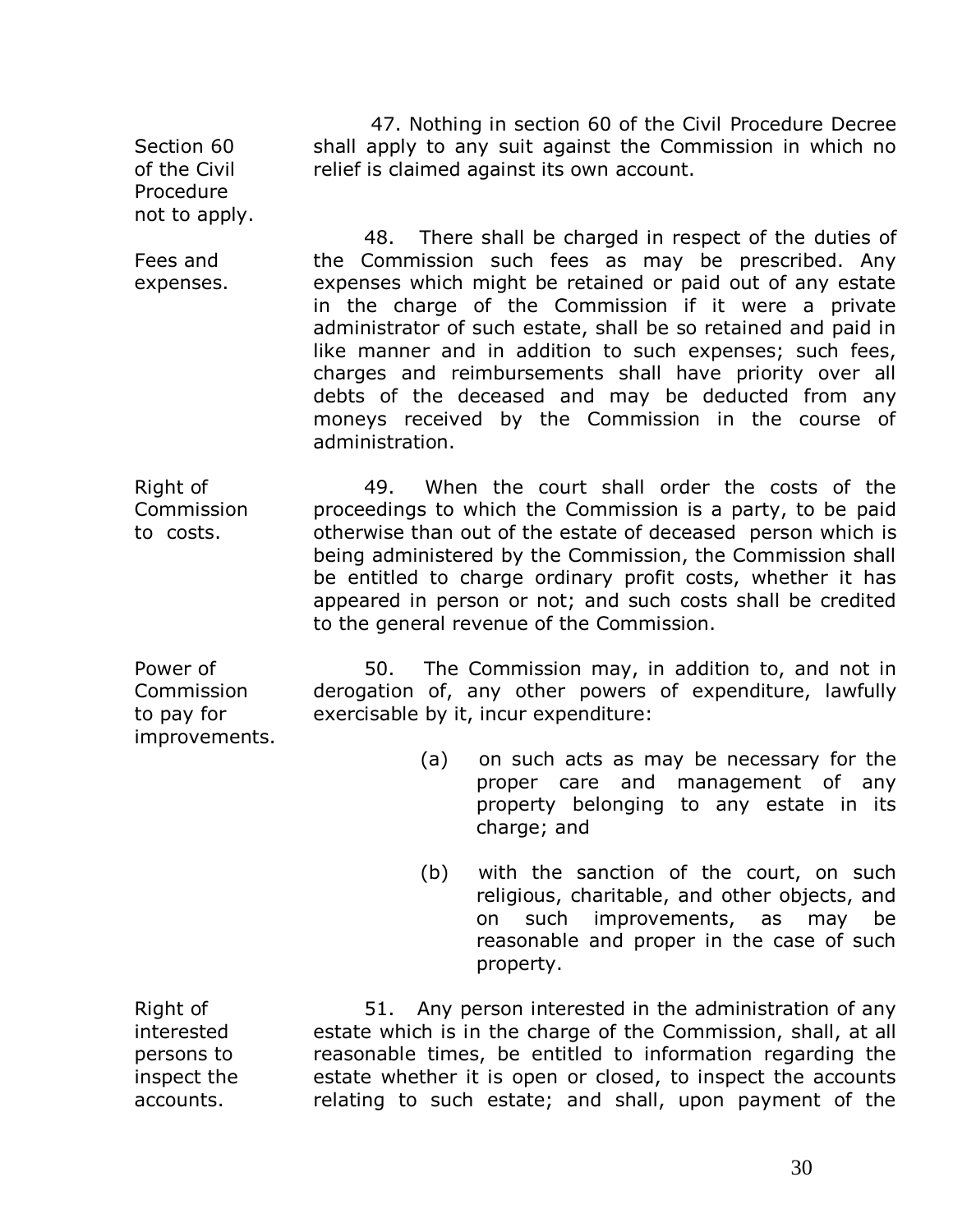prescribed fees be entitled to be supplied with copies thereof, and extracts therefrom.

Final accounts to be filed in court. 52.(1) On the completion of the administration of an estate for which letter of administration was granted the Commission shall file in court his accounts relating to the same, together with an affidavit in verification, and shall give fourteen clear days' notice to all persons interested, who are resident in Zanzibar, by publishing the same in the Gazette or any Kiswahili newspaper widely read in Zanzibar, setting forth the day and the hour to be appointed by the taxing officer for hearing objections, if any, to the accounts or to any item or part thereof.

> (2) Any person interested desiring to be heard shall give notice in writing to that effect to the taxing officer at least one day previous to the date appointed for hearing objections.

> (3) Upon an objection being filed as aforesaid, the accounts shall be examined and taxed by the taxing officer in the presence of the objector, and the taxation may be brought under review by the court in the same manner, as near as may be, as in the case of any proceedings in court, and the taxing officer or the court shall certify that the accounts have been examined and found correct.

> (4) Where no objection has been filed, the taxing officer shall certify that the accounts have been unchallenged.

> (5) A certificate to the effect that the accounts have been passed and found correct or that the accounts have been unchallenged, shall be a valid and effectual discharge in favour of the Commission, as against all persons whatsoever.

 53.(1) When a person, not having residence in Zanzibar has died leaving assets in Zanzibar, the Commission after having given the prescribed notice for creditors and others to send in to it their claims against the estate of the deceased, and after having discharged at the expiration of the time therein named such lawful claims as it may have notice of, may, instead of distributing any surplus or residue of the deceased's assets to persons residing out of the

Assets of persons not resident in the Zanzibar.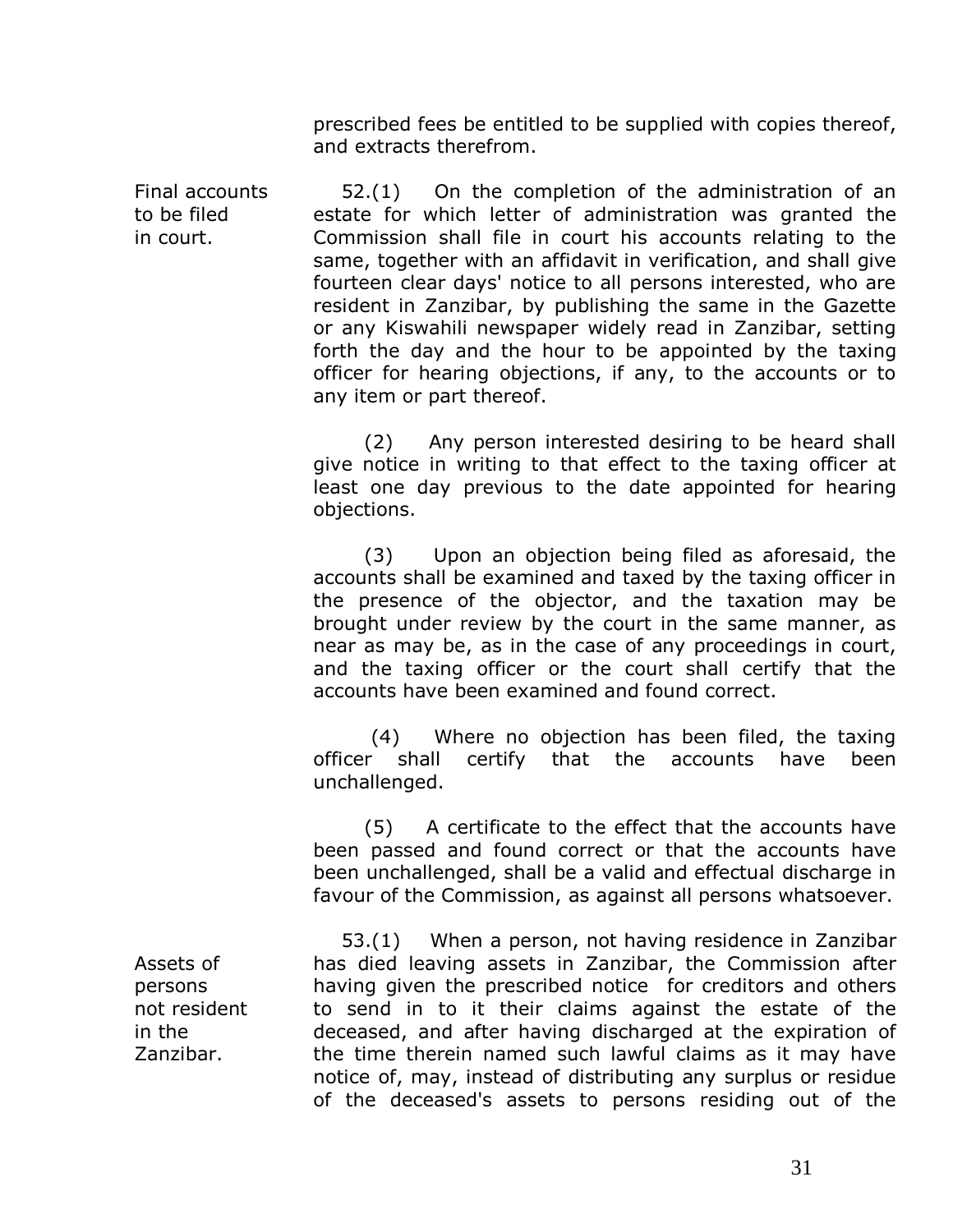Protectorate, who are entitled thereto, transfer, with the consent of the executor or administrator if any, as the case may be, in the country of the domicile of the deceased, the surplus or residue to such executor or administrator for distribution to such persons:

(2) Where such deceased person was domiciled in a foreign state, such transfer may be made to a consular officer of such State, whose receipt shall be full and complete discharge to the Commission in respect of the same.

False evidence. 54. Whoever during any examination authorized by this Act, makes upon oath a statement which is or does not believe to be true, shall be deemed to have intentionally given false evidence in a judicial proceeding.

#### **PART V COORDINATION AND REGULATIONS OF SERVICES RELATING TO HWA**

Power to regulate. 55.(1) The Commission shall be the sole agency responsible for supervision of provision of Hijja services.

> (2) Pursuant to subsection (1 )of this section the Commission shall have the following functions and powers:

- (a) shall represent Zanzibar in international forum relating to Hijja for which agency of the nature of the Commission are participant;
- (b) shall represent Zanzibar in matters relating to Hijja in which Zanzibar has to be represented;
- (c) shall safeguard the integrity and interest of Zanzibar in matters relating to Hijja.

(3) No person shall provide Hijja services without obtaining a license from the Commission.

(4) The Board shall make regulation for better enforcement of its regulatory function under this section.

32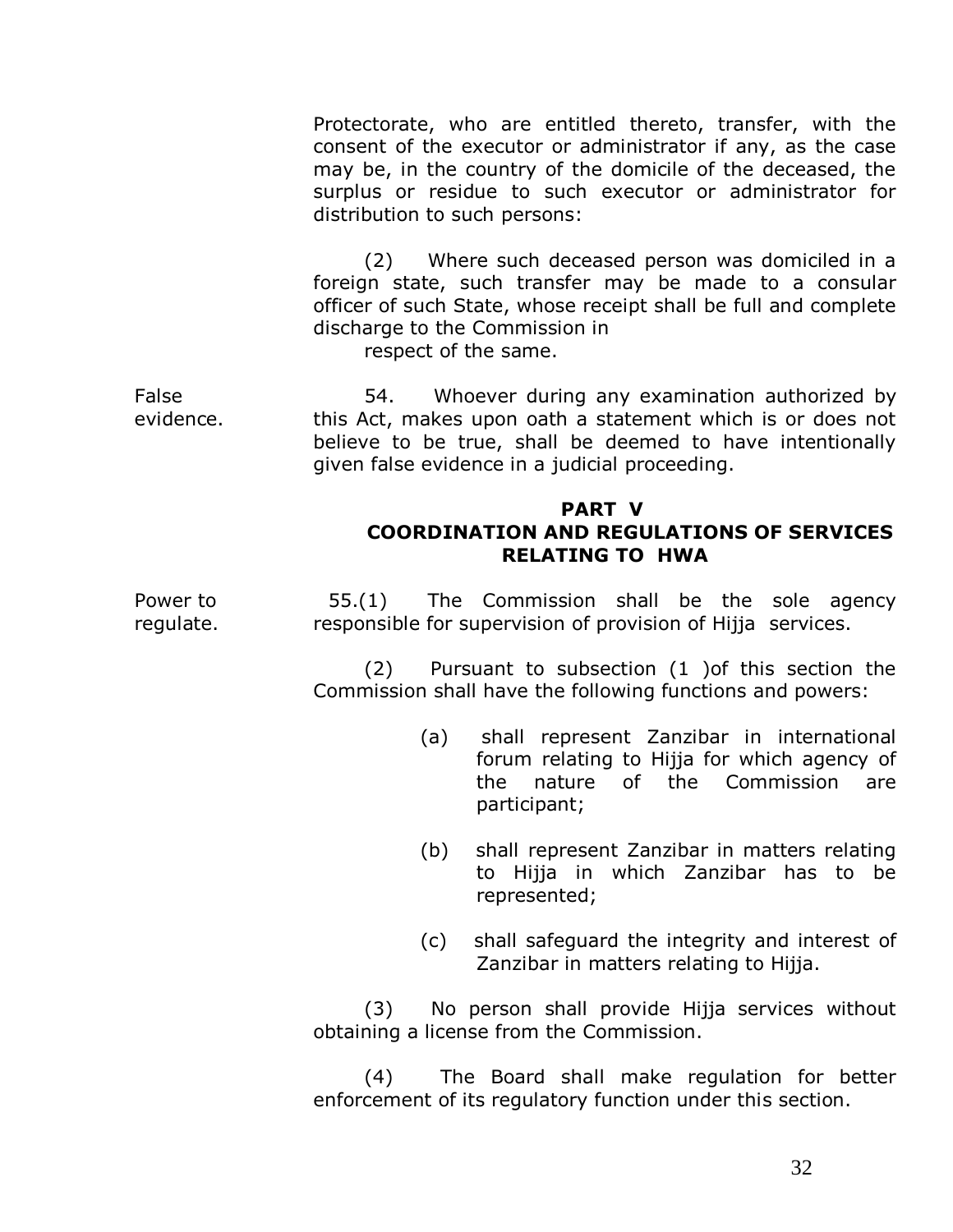- (5) A person who:
	- (a) contravenes regulations made by the Board under subsection (4) of this section;
	- (b) restrains, prevents or in any manner impedes the Commission from exercising its functions and powers under this section;
	- (c) makes any false or willful misleading representation that he represents the Commission in its function under this section, shall be guilty of an offence and upon conviction shall be liable to a fine not exceeding two million shillings or to imprisonment for a term not exceeding one year or both.
- Hajj Committee. 56.(1) The Board may form a Hajj Committee to execute such functions as the Board shall determine.

(2) The composition of the Committee shall take into consideration sufficient representation of diverse interest and expertise.

Hajj reports. 57. The Commission shall prepare a detail report on Hajj after each Hajj session and submit the same to the Minister.

#### **PART VI SUPERVISION AND REGULATION OF CHARITABLE PROPERTY**

Power to supervise charitable property. 58. The Commission shall supervise and regulate charitable property for the purpose of preventing abuse, misuse and embezzlement of such property and to ensure that the property is used in accordance of with the charitable purpose for which it was granted.

Powers in charitable property. 59.(1) In executing its function under section 58 the Commission may exercise any of the following powers with respect to any matter related to charitable property: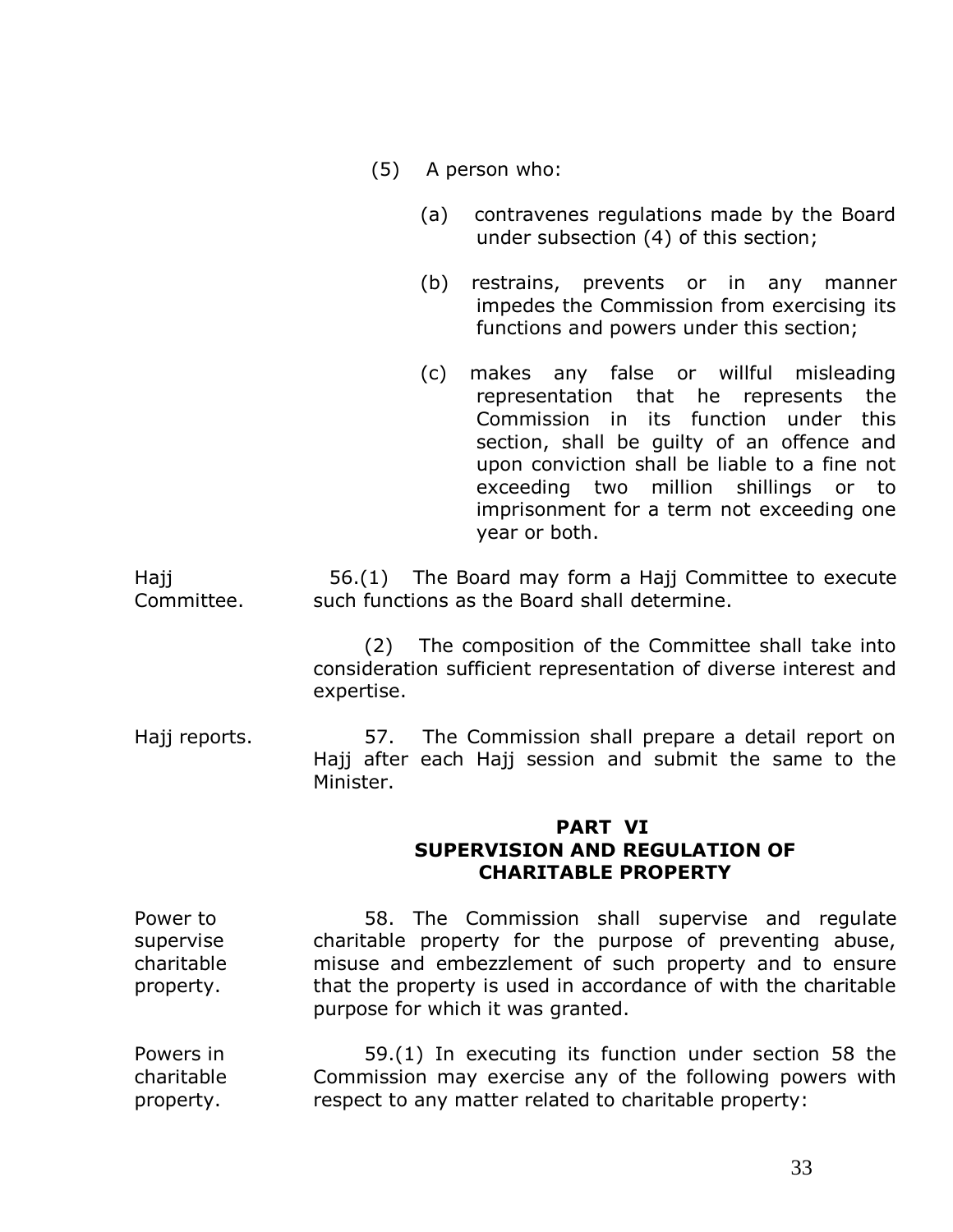- (a) require trustee of a charitable property to furnish any information;
- (b) register all charitable property; (c) appoint temporary trustees;
- (d) to settle any dispute between trustees or any interested parties;
- (e) to take over possession or control of any charitable property in the event such property is abandoned, neglected or in any case when the Commission deems it necessary to do so.

(2) The Board may make regulation for the purpose of prescribing any matter or procedure under this section.

(3) For avoidance of doubt it is expressly provided that the functions and powers of the Commission under this Part shall only extend to the property and not the activity conducted within any such property.

#### **PART VII SUPERVISION OF ZAKKA**

 60.(1) The Commission shall have power to supervise matters relating to Zakka in a manner that will ensure that:

- (a) general public has suffient knowledge of all matters relating to Zakka;
- (b) a person liable and willing to discharge his Zakka obligation is assisted to assess his liability;
- (c) Zakka fund and property is properly managed and utilized in accordance with established good practice;
- (d) Regular reports are made available to the public on collection and expenditure of Zakka account.

Vest of power to supervise Zakka.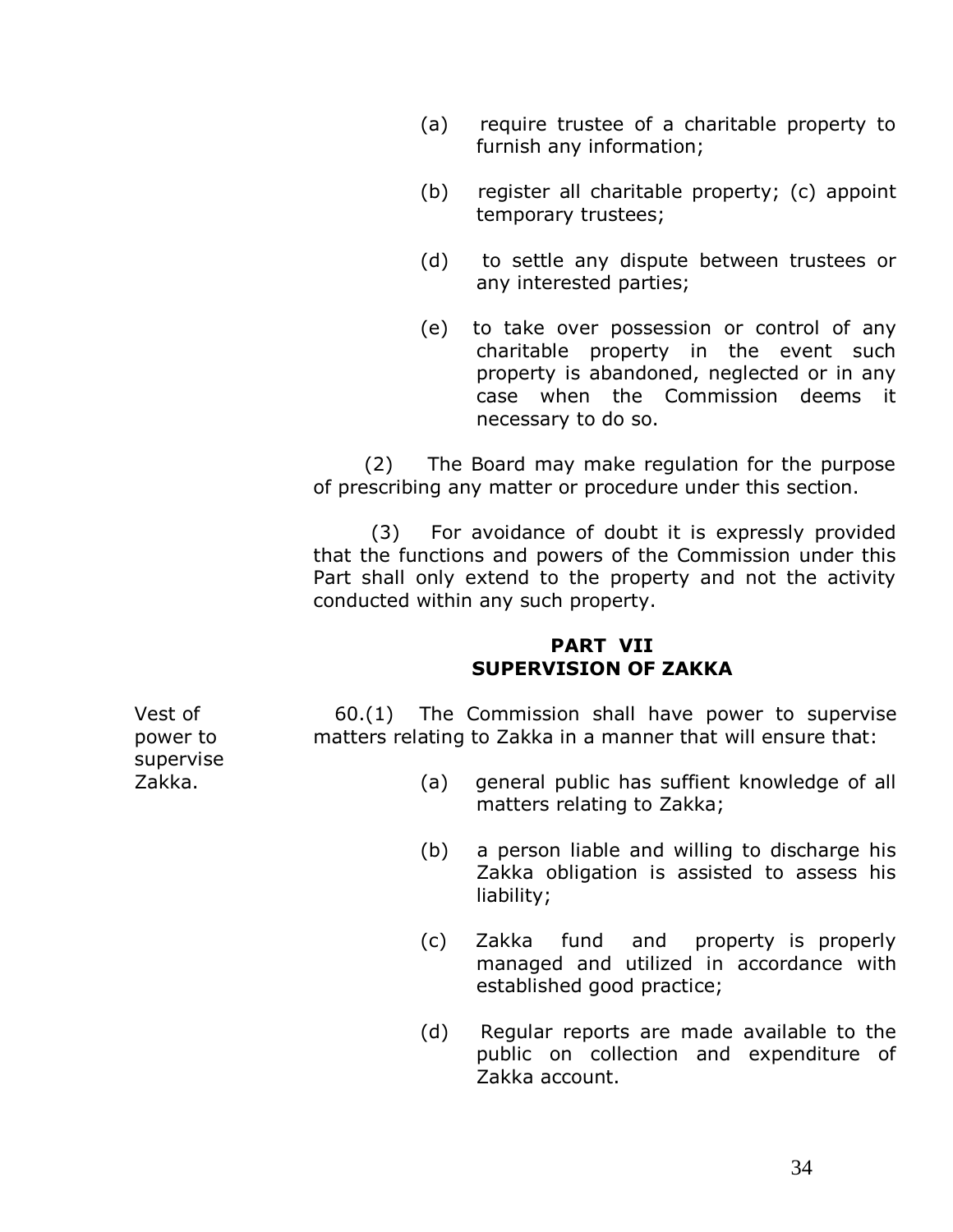(2) Any information that will be made available to the Commission in relation to the property, money, account of any person shall be treated with the highest degree of confidentiality.

(3) No authority, except the High court, shall have the power to order the disclosure of any information made available to the Commission in relation to Zakka.

(4) Any person who discloses, circulate or publish any information without the authority of the Commission shall be guilty of an offence and upon conviction shall be liable to a fine not exceeding five million shillings or to imprisonment for a term not exceeding two years.

Entity to manage Zakka.

 61.(1) The Commission may form a special organization, entity or trust for the purpose of executing all the functions of the Commission under this Part.

(2) The agency created under subsection (1) of this section may involve membership from individuals, private firms, and religious organization as the Commission may deem appropriate.

(3) The agency shall be independent and be managed in accordance with its charter or constitution.

(4) Notwithstanding the provisions of subsection (3) the agency shall:

- (a) prepare regular reports to the Board in relation to its functions;
- (b) advise the Commission on matters relating to Zakka;
- (c) do any other thing that the Board may direct.

(5) Notwithstanding the provisions of subsection (3) the Commission:

> (a) may dissolve the agency when it deems necessary except that prior approval of the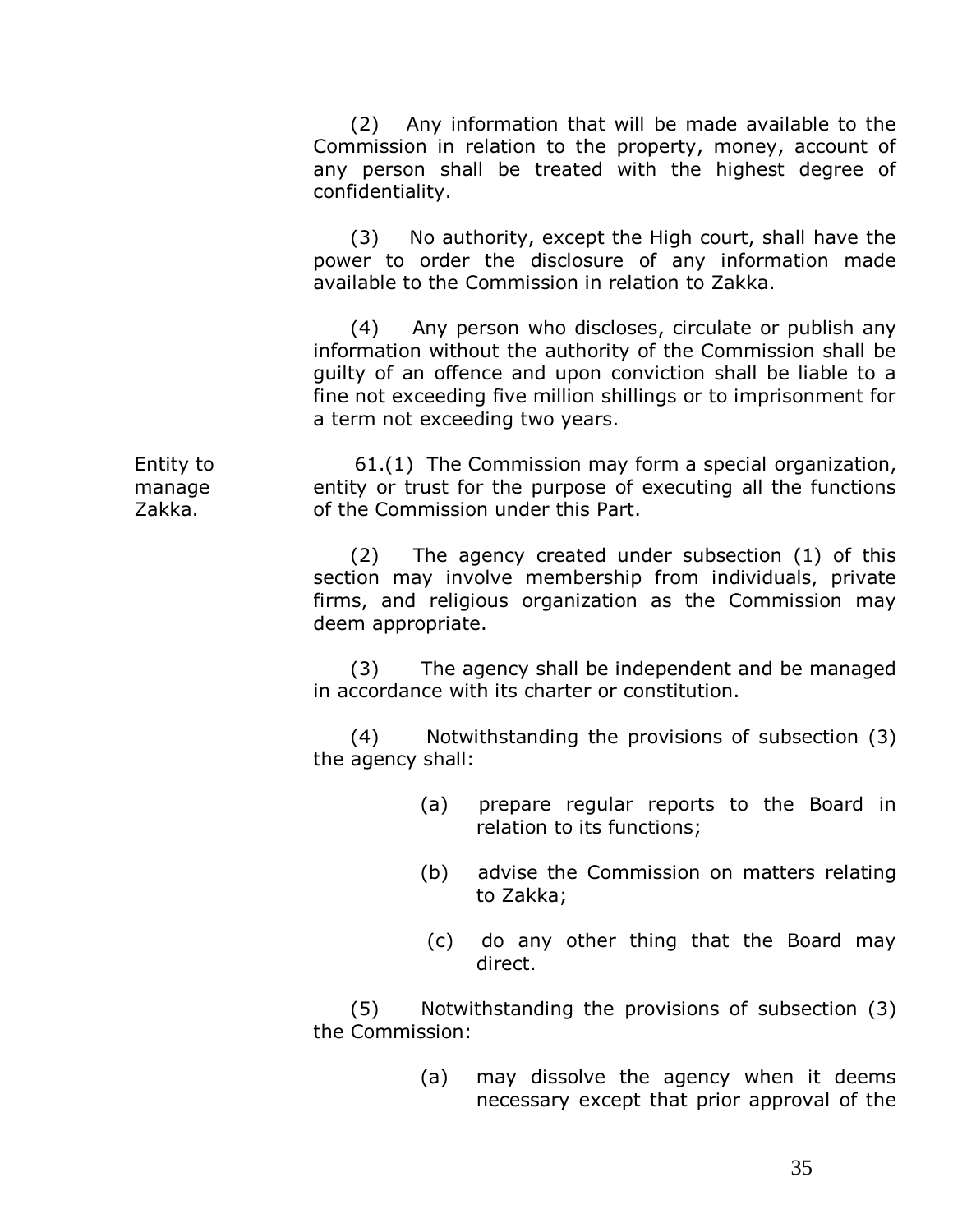Minister must be obtained;

- (b) may reorganize or restructure the agency; (c) may give general policy guidelines;
- (d) may do anything that will improve the performance of the agency.

(6) Upon dissolution of the agency its assets and liabilities shall revert to the Commission and all its activities shall thereafter be conducted by the Commission.

(7) Notwithstanding any provision in this Act, the Commission may grant permission for any organization, entity or trust to collect and distribute zakka in Zanzibar and such permission can be granted for the whole of Zanzibar or for a specific geographical area. Provided that any such organization, entity or trust will be bound by any general or specific directives issued by the Commission.

#### **PART VIII MISCELLANEOUS**

Dispute as to the personal status.

62.(1) Where there is dispute as to the legitimacy of a person claiming right of inheritance in a certain estate, the Commission shall refer the matter to the appropriate Kadhi's Court by way of Memorandum of reference.

(2) The Memorandum of reference shall contain all the facts taken by the Commission together with relevant documents and other exhibits.

(3) Upon receipt of the Memorandum the court shall proceed in a manner it deems appropriate.

(4) The Commission shall proceed to deal with the matter upon the decision of court being made and at the expiry of time allowed for an appeal.

Valuation of property.

 63.(1) Valuation of any property subject to disposal by the Commission may upon agreement of the parties be made by the Commission and in the event the parties disagree, valuation shall be made by a recognized valuer appointed by the Commission.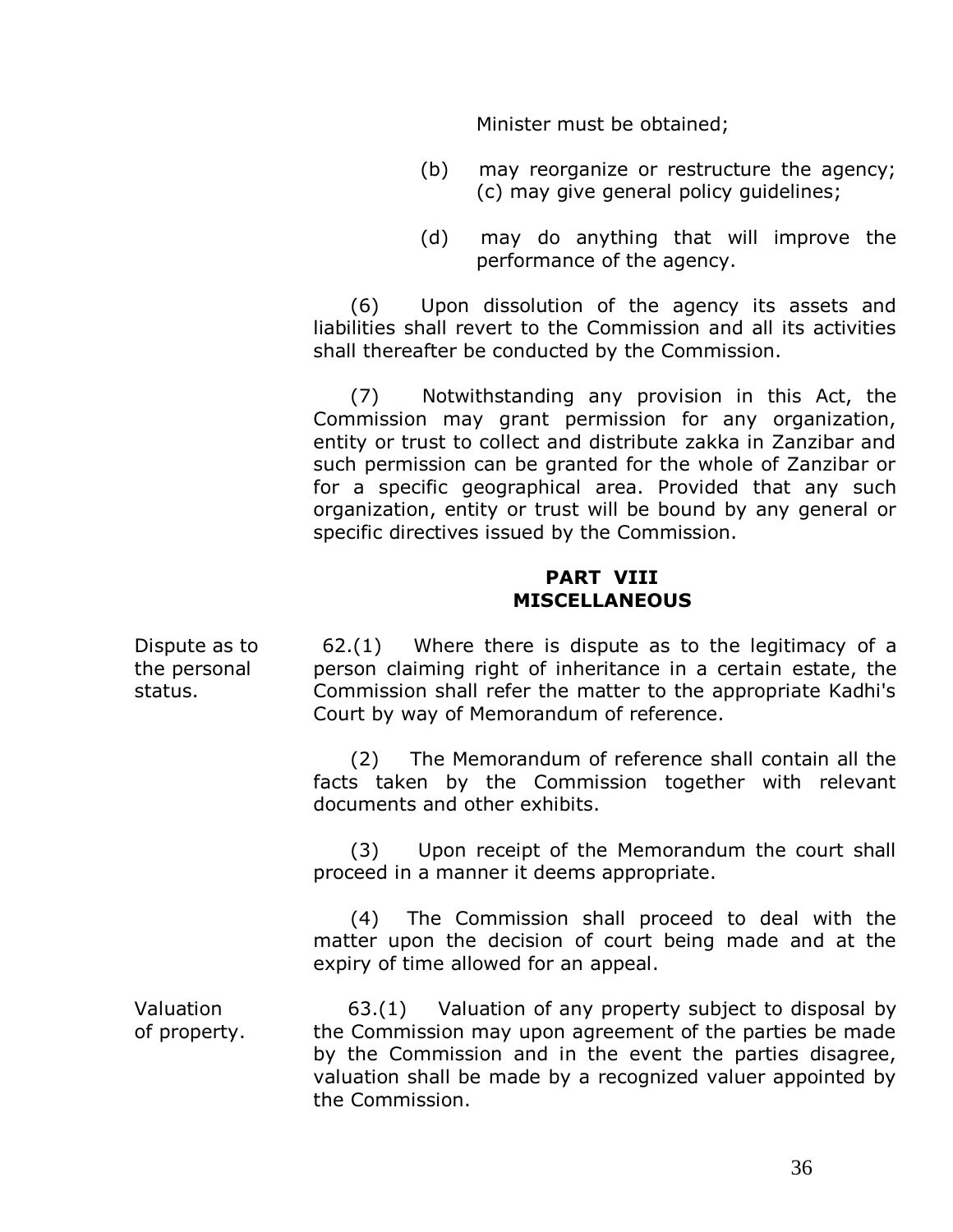(2) In the event of dispute between the parties as to the valuation made by the Commission valuation shall be made by a recognized valuer appointed by the Commission.

(3) The Commission shall not charge any fee for valuation conducted by itself.

(4) Fees charged by any other valuer shall be paid out of the property subject of such valuation.

 64.(1) The funds and sources of the Commission shall consist of:

- (a) fees and levies collected by the Commission;
- (b) all the payments or property due to the Commission in respect of any matter incidental to its functions; and
- (c) any grants, donations, bequests, or other contributions made to the Commission.

(2) The Commission shall keep books of accounts and maintain proper records of its operations and of all properties ad ministered or controlled by the Commission.

(3) The Controller and Auditor General may as frequently as he sees fit and shall, at least once in every year, audit the accounts of the Commission. Provided that audit shall be carried out at any such time as the Minister may direct:

(4) The accounts of the Commission may at any time and at least once every two years, be audited by a person registered as an auditor, appointed by the Board on such terms and conditions as the Board may determine.

Accreditation of charitable organization.

 65.(1) The Commission may issue accreditation to Islamic charitable organization registered in Zanzibar or having been registered in Zanzibar are lawfully operating in Zanzibar.

(2) Accreditation may be issued generally or for specific purpose.

Source of funds and audit of accounts.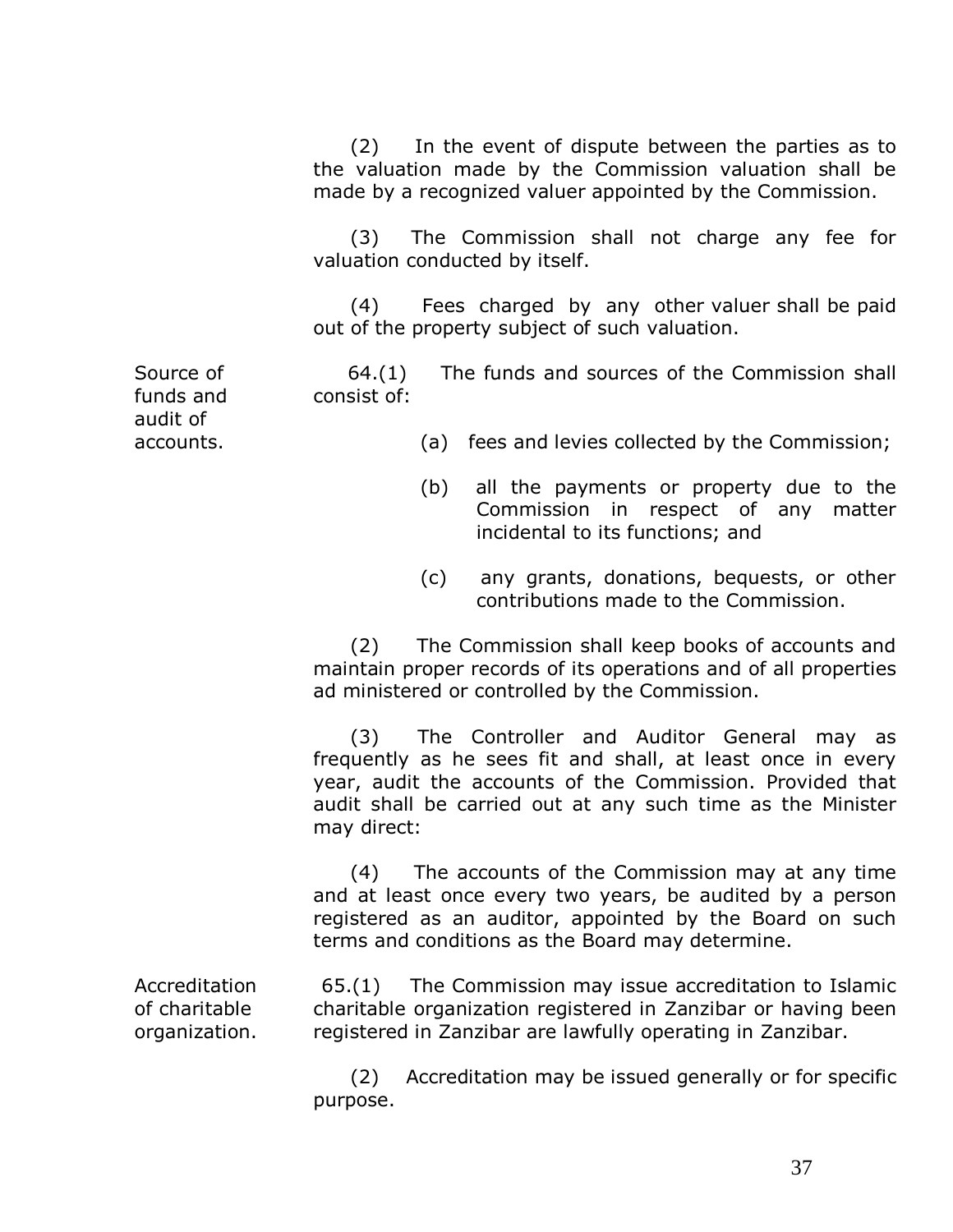(3) The Board shall make accreditation rules.

Endorsement for tax exemption. 66.(1) Except as may be provided by any other law, endorsement for eligibility of tax exemption for any imports or activity made for charitable purpose shall be made by the Commission.

> (2) The Commission shall be the sole endorsement authority in that behalf.

Regulations. 67.(1) The Minister may make regulation for the better carrying out of the purpose of this Act.

> (2) The Minister may, by regulation, impose fees and charges for any service rendered by the Commission and any revenue collected from such fees and charges shall be paid to the Commission for the use and purposes of the Commission.

Repeal and saving. 68.(1) The Wakf Property Decree, Chapter 103, the Wakf Validating Decree, Chapter 104 and the Wakf and Trust Decree No.5 of 1980 are hereby repealed.

> (2) Without prejudice to subsection (1) of this sections, anything done according to the repealed laws shall be deemed to have been done in accordance with the provisions of this Act.

> (3) The Administrator-General's Decree Chapter 23 shall, upon commencement of this Act, not be applicable in the administration of any estate by the Commission.

> (4) Section 16 of the Establishment of the Office of the Mufti Act, Act No. 9 of 2001, is repealed.

**Transitional** provisions. 69.(1) Notwithstanding the repeals under section 68(1) of this Act, any case, matter or claim shall, if lodged, entertained or filed before the commencement of this Act, be disposed of in accordance with the repealed laws.

> (2) Any matter disposed of in accordance with subsection (1) shall be deemed to have been properly disposed of under this Act.